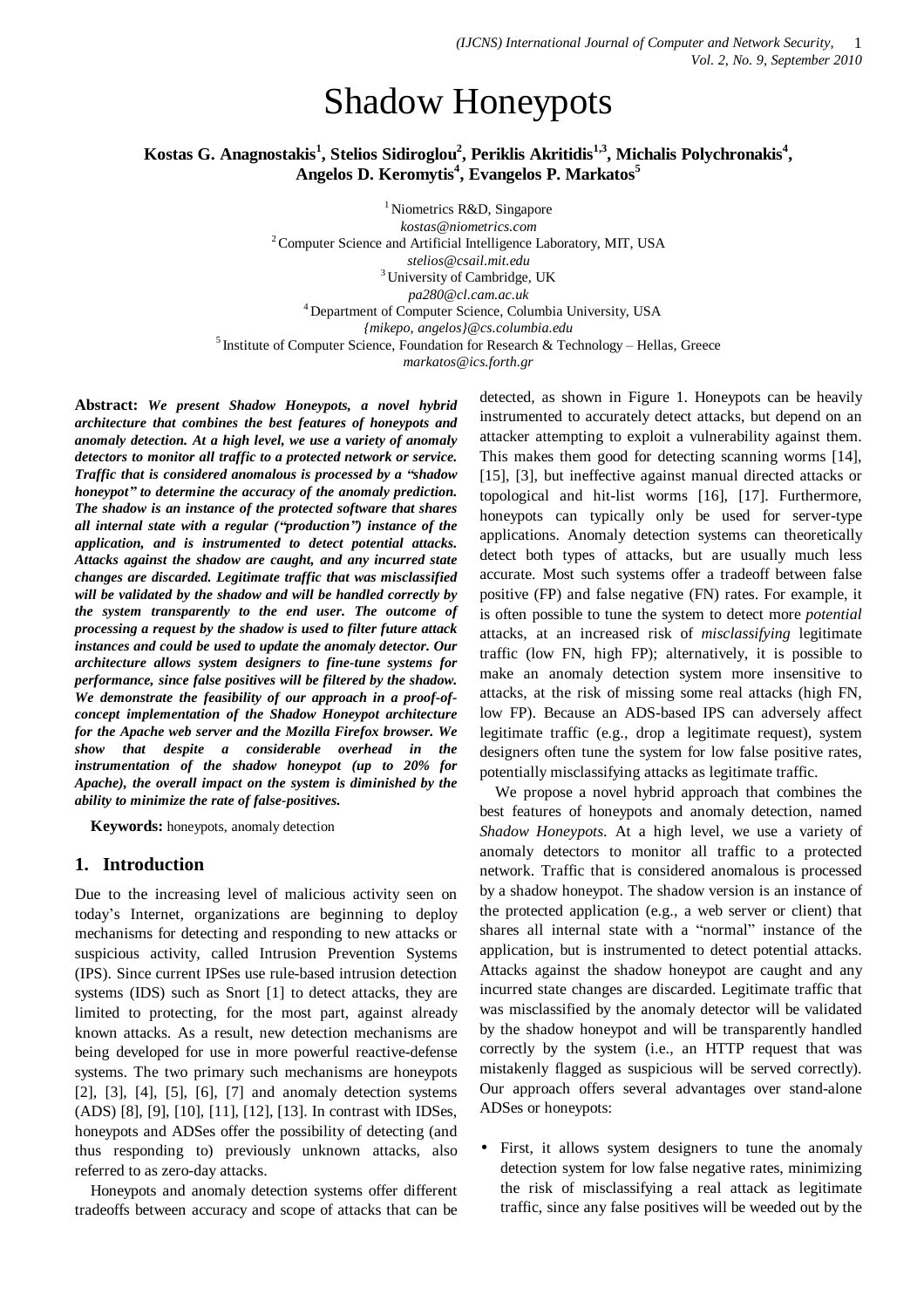shadow honeypot.

- Second, and in contrast to typical honeypots, our approach can defend against attacks that are tailored against a specific site with a particular internal state. Honeypots may be blind to such attacks, since they are not typically mirror images of the protected application.
- Third, shadow honeypots can also be instantiated in a form that is particularly well-suited for protecting against client-side attacks, such as those directed against web browsers and P2P file-sharing clients.
- Finally, our system architecture facilitates easy integration of additional detection mechanisms.



**Figure 1.** A simple classification of honeypots and anomaly detection systems, based on attack detection accuracy and scope of detected attacks. Targeted attacks may use lists of known (potentially) vulnerable servers, while scan-based attacks will target any system that is believed to run a vulnerable service. AD systems can detect both types of attacks, but with lower accuracy than a specially instrumented system (honeypot). However, honeypots are blind to targeted attacks, and may not see a scanning attack until after it has succeeded against the real server.

We apply the concept of shadow honeypots to a proof-ofconcept implementation tailored against memory violation attacks. Specifically, we developed a tool that allows for automatic transformation of existing code into its "shadow version." The resulting code allows for traffic handling to happen through the regular or shadow version of the application, contingent on input derived from an array of anomaly detection sensors. When an attack is detected by the shadow version of the code, state changes effected by the malicious request are rolled back. Legitimate traffic handled by the shadow is processed successfully, albeit at higher latency. Note that the shadow may be an entirely separate process, possibly running on a different machine (*loose coupling*), or it may be a different thread running in the same address space (*tight coupling*). These two approaches reflect different tradeoffs in state-sharing overhead, ease of deployment, and transparency to the user.

In addition to the server-side scenario, we also investigate a client-targeting attack-detection scenario, unique to shadow honeypots, where we apply the detection heuristics to content retrieved by protected clients and feed any positives to shadow honeypots for further analysis. Unlike traditional honeypots, which are idle whilst waiting for active attackers to probe them, this scenario enables the detection of passive attacks, where the attacker lures a victim user to download malicious data. We use the recent libpng vulnerability of Mozilla [18] (which is similar to the buffer overflow vulnerability in the Internet Explorer's JPEG-handling logic) to demonstrate the ability of our system to protect client-side applications.

Our shadow honeypot prototype consists of several components. At the front-end of our system, we use a highperformance intrusion-prevention system based on the Intel IXP network processor and a set of modified Snort sensors running on normal PCs. The network processor is used as a smart load-balancer, distributing the workload to the sensors. The sensors are responsible for testing the traffic against a variety of anomaly detection heuristics, and coordinating with the IXP to tag traffic that needs to be inspected by shadow honeypots. This design leads to the scalability needed in high-end environments such as web server farms, as only a fraction of the servers need to incur the penalty of providing shadow honeypot functionality.

In our implementation, we have used a variety of anomaly detection techniques, including Abstract Payload Execution (APE) [10], the Earlybird algorithm [19], and network-level emulation [13]. The feasibility of our approach is demonstrated by examining both false-positive and true attack scenarios. We show that our system has the capacity to process all false positives generated by APE and EarlyBird and successfully detect attacks. Furthermore, it enhances the robustness of network-level emulation against advanced evasion attacks. We also show that when the anomaly detection techniques are tuned to increase detection accuracy, the resulting additional false positives are still within the processing budget of our system. More specifically, our benchmarks show that although instrumentation is expensive (20-50% overhead), the shadow version of the Apache Web server can process around 1300 requests per second, while the shadow version of the Mozilla Firefox client can process between 1 and 4 requests per second. At the same time, the front-end and anomaly detection algorithms can process a fully-loaded Gbit/s link, producing 0:3 to 0:5 false positives per minute when tuned for high sensitivity, which is well within the processing budget of our shadow honeypot implementation.

The remainder of this paper is organized as follows. Section 2 discusses the shadow honeypot architecture in greater detail. We describe our implementation in Section 3, and our experimental and performance results in Section 4. Some of the limitations of our approach are briefly discussed in Section 5. We give an overview of related work in Section 6, and conclude the paper with a summary of our work and plans for future work in Section 7.

# **2. Architecture**

The Shadow Honeypot architecture is a systems approach to handling network-based attacks, combining filtering,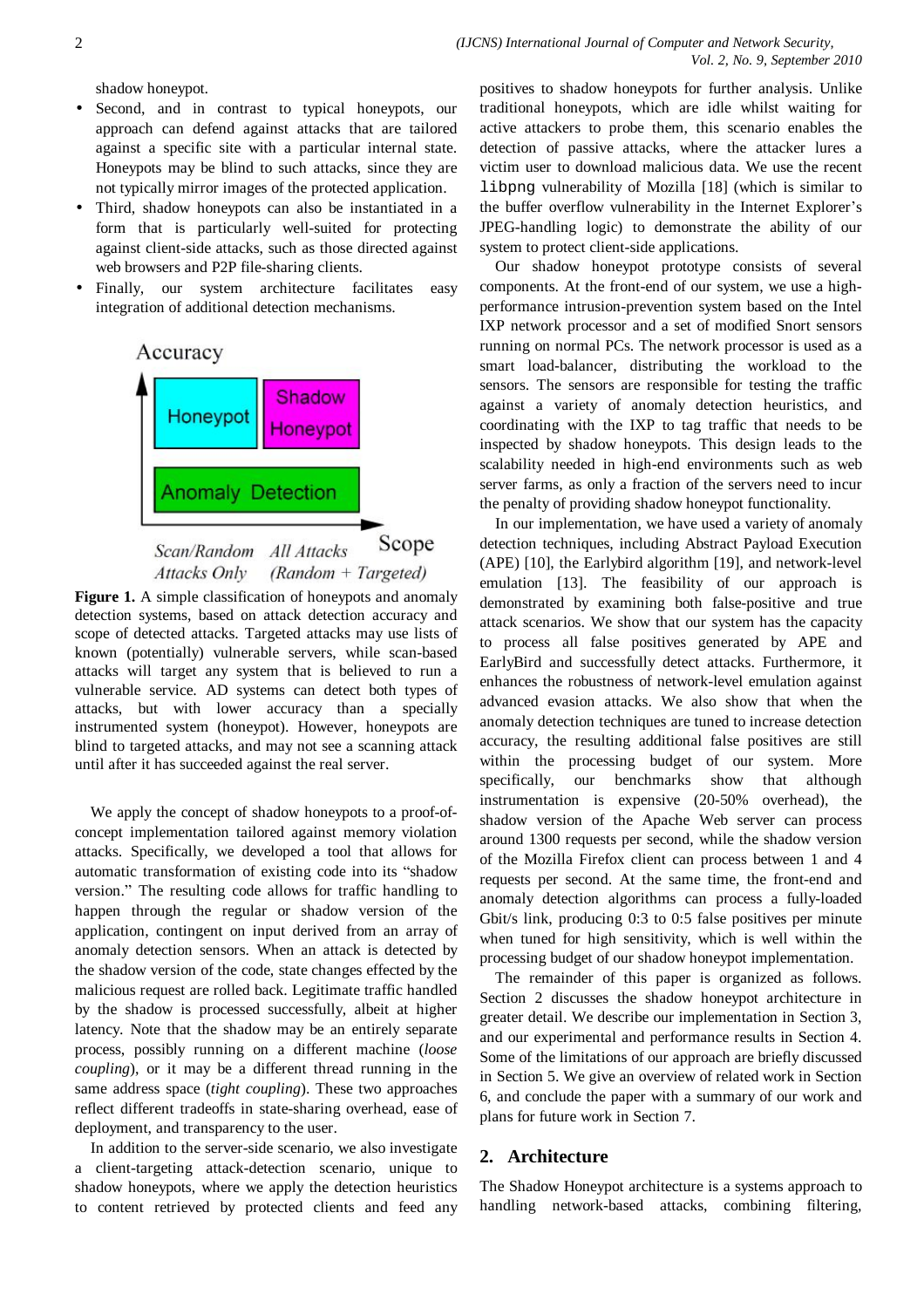anomaly detection systems, and honeypots in a way that exploits the best features of these mechanisms, while shielding their limitations. We focus on transactional applications, i.e., those that handle a series of discrete requests. Our architecture is not limited to server applications, but can be used for clientside applications such as web browsers and P2P clients. As shown in Figure 2, the architecture is composed of three main components: a



**Figure 2.** Shadow Honeypot architecture.

sensors, and the shadow honeypot, which validates the predictions of the anomaly detectors. The processing logic of the system is shown in Figure 3.

The filtering component blocks known attacks. Such filtering is done based either on payload content [20], [21] or on the source of the attack, if it can be identified with reasonable confidence (e.g., confirmed traffic bidirectionality). Effectively, the filtering component shortcircuits the detection heuristics or shadow testing results by immediately dropping specific types of requests before any further processing is done.

Traffic passing the first stage is processed by one or more anomaly detectors. There are several types of anomaly detectors that may be used in our system, including payload analysis [9], [19], [22], [10], [13] and network behavior [23], [24]. Although we do not impose any particular requirements on the AD component of our system, it is preferable to tune such detectors towards high sensitivity (at the cost of increased false positives). The anomaly detectors, in turn, signal to the protected application whether a request is potentially dangerous.

Depending on this prediction by the anomaly detectors, the system invokes either the regular instance of the application or its *shadow*. The shadow is an instrumented instance of the application that can detect specific types of failures and rollback any state changes to a known (or presumed) good state, e.g., before the malicious request was processed. Because the shadow is (or should be) invoked relatively infrequently, we can employ computationally expensive instrumentation to detect attacks. The shadow and the regular application fully share state to avoid attacks that exploit differences between the two; we assume that an attacker can only interact with the application through the filtering and AD stages, i.e., there are no side-channels. The level of instrumentation used in the shadow depends on the amount of latency we are willing to impose on suspicious traffic (whether truly malicious or misclassified legitimate traffic). In our implementation, described in Section 3, we focus on memory-violation attacks, but any attack that can



**Figure 3.** System workflow.

detected and recovered from, at the cost of increased complexity and potentially higher latency.

If the shadow detects an actual attack, we notify the filtering component to block further attacks. If no attack is detected, we update the prediction models used by the anomaly detectors. Thus, our system could in fact self-train and fine-tune itself using verifiably bad traffic and known mis-predictions, but this aspect of the approach is outside the scope of this paper.

As we mentioned above, shadow honeypots can be integrated with servers as well as clients. In this paper, we consider tight coupling with both server and client applications, where the shadow resides in the same address space as the protected application.

- **Tightly coupled with server.** This is the most practical scenario, in which we protect a server by diverting suspicious requests to its shadow. The application and the honeypot are tightly coupled, mirroring functionality and state. We have implemented this configuration with the Apache web server, described in Section 3.
- **Tightly coupled with client.** Unlike traditional honeypots, which remain idle while waiting for active attacks, this scenario targets passive attacks, where the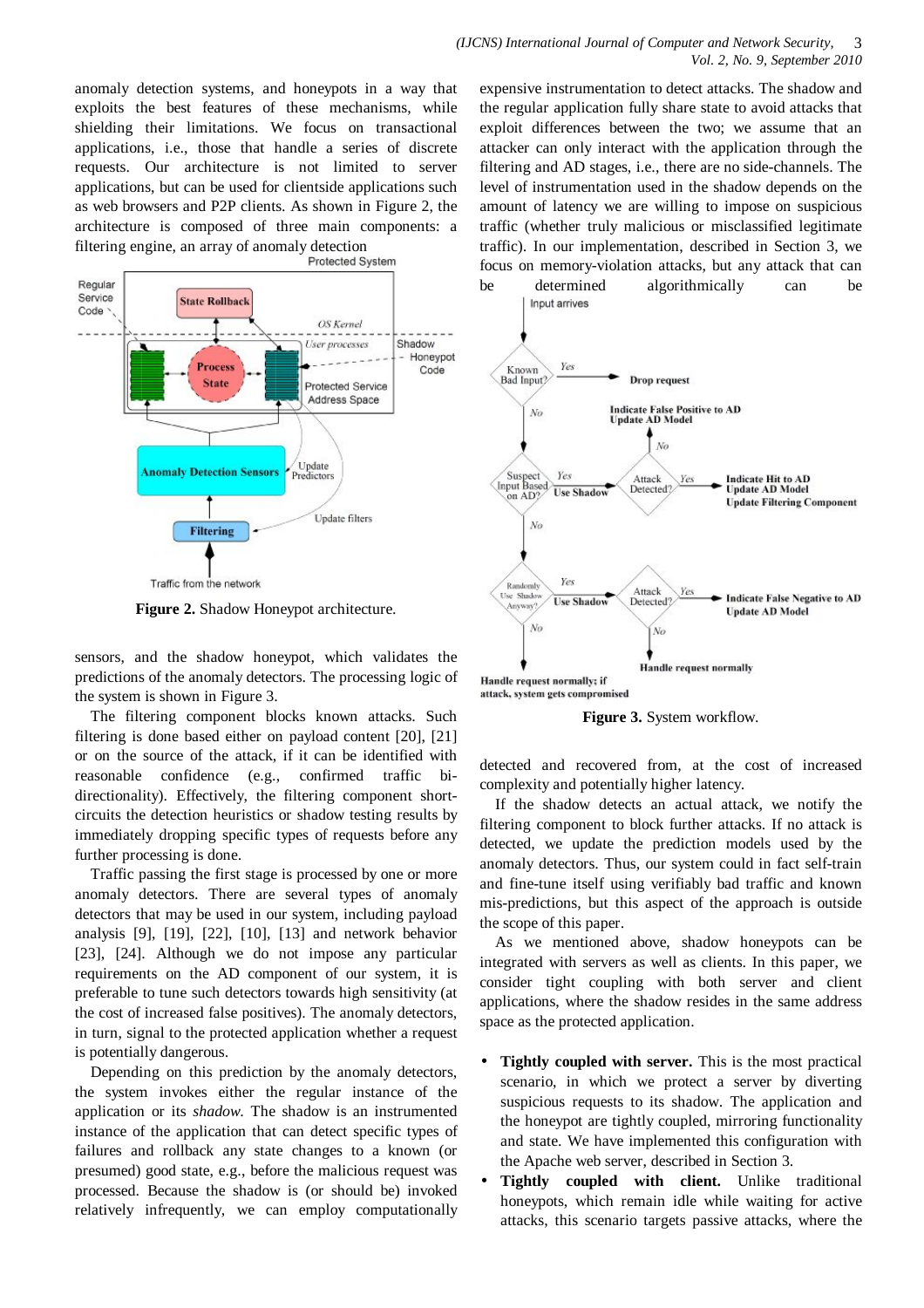attacker lures a victim user to download data containing an attack, as with the recent buffer overflow vulnerability in Internet Explorer's JPEG handling [25]. In this scenario, the context of an attack is an important consideration in replaying the attack in the shadow. It may range from data contained in a single packet to an entire flow, or even set of flows. Alternatively, it may be defined at the application layer. For our testing scenario using HTTP, the request/response pair is a convenient context.

Tight coupling assumes that the application can be modified. The advantage of this configuration is that attacks that exploit differences in the state of the shadow vs. the application itself become impossible. However, it is also possible to deploy shadow honeypots in a *loosely coupled* configuration, where the shadow resides on a different system and does not share state with the protected application. The advantage of this configuration is that management of the shadows can be "outsourced" to a third entity.

Note that the filtering and anomaly detection components can also be tightly coupled with the protected application, or may be centralized at a natural aggregation point in the network topology (e.g., at the firewall).

Finally, it is worth considering how our system would behave against different types of attacks. For most attacks we have seen thus far, once the AD component has identified an anomaly and the shadow has validated it, the filtering component will block all future instances of it from getting to the application. However, we cannot depend on the filtering component to prevent polymorphic or metamorphic [26] attacks. For low-volume events, the cost of invoking the shadow for each attack may be acceptable. For high-volume events, such as a Slammer-like outbreak, the system will detect a large number of correct AD predictions (verified by the shadow) in a short period of time; should a configurable threshold be exceeded, the system can enable filtering at the second stage, based on the unverified verdict of the anomaly detectors. Although this will cause some legitimate requests to be dropped, this could be acceptable for the duration of the incident. Once the number of (perceived) attacks seen by the ADS drop beyond a threshold, the system can revert to normal operation.

#### **3. Implementation**

### **3.3 Filtering and Anomaly Detection**

During the composition of our system, we were faced with numerous design issues with respect to performance and extensibility. When considering the deployment of the shadow honeypot architecture in a high-performance environment, such as a Web server farm, where speeds of at least 1 Gbit/s are common and we cannot afford to misclassify traffic, the choice for off-the-shelf components becomes very limited. To the best of our knowledge, current solutions, both standalone PCs and network-processor-based network intrusion detection systems (NIDSes), are well under the 1 Gbit/s mark [27], [28].

Faced with these limitations, we considered a distributed design, similar in principle to [29], [30]: we use a network processor (NP) as a scalable, custom load balancer, and implement all detection heuristics on an array of (modified) Snort sensors running on standard PCs that are connected to the network processor board. We chose not to implement any of the detection heuristics on the NP for two reasons. First, currently available NPs are designed primarily for simple forwarding and lack the processing capacity required for speeds in excess of 1 Gbit/s. Second, they remain harder to program and debug than standard general purpose processors. For our implementation, we used the IXP1200 network processor. A high-level view of our implementation is shown in Figure 4.



**Figure 4.** High-level diagram of prototype shadow honeypot implementation.

A primary function of the anomaly detection sensor is the ability to divert potentially malicious requests to the shadow honeypot. For web servers in particular, a reasonable definition of the attack context is the HTTP request. For this purpose, the sensor must construct a request, run the detection heuristics, and forward the request depending on the outcome. This processing must be performed at the HTTP level thus an HTTP proxy-like function is needed. We implemented the anomaly detection sensors for the tightlycoupled shadow server case by augmenting an HTTP proxy with ability to apply the APE detection heuristic on incoming requests and route them according to its outcome.

For the shadow client scenario, we use an alternative solution based on passive monitoring. Employing the proxy approach in this situation would be prohibitively expensive, in terms of latency, since we only require detection capabilities. For this scenario, we reconstruct the TCP streams of HTTP connections and decode the HTTP protocol to extract suspicious objects.

As part of our proof-of-concept implementation we have used three anomaly detection heuristics: payload sifting, abstract payload execution, and network-level emulation. Payload sifting as developed in [19] derives fingerprints of rapidly spreading worms by identifying popular substrings in network traffic. It is a prime example of an anomaly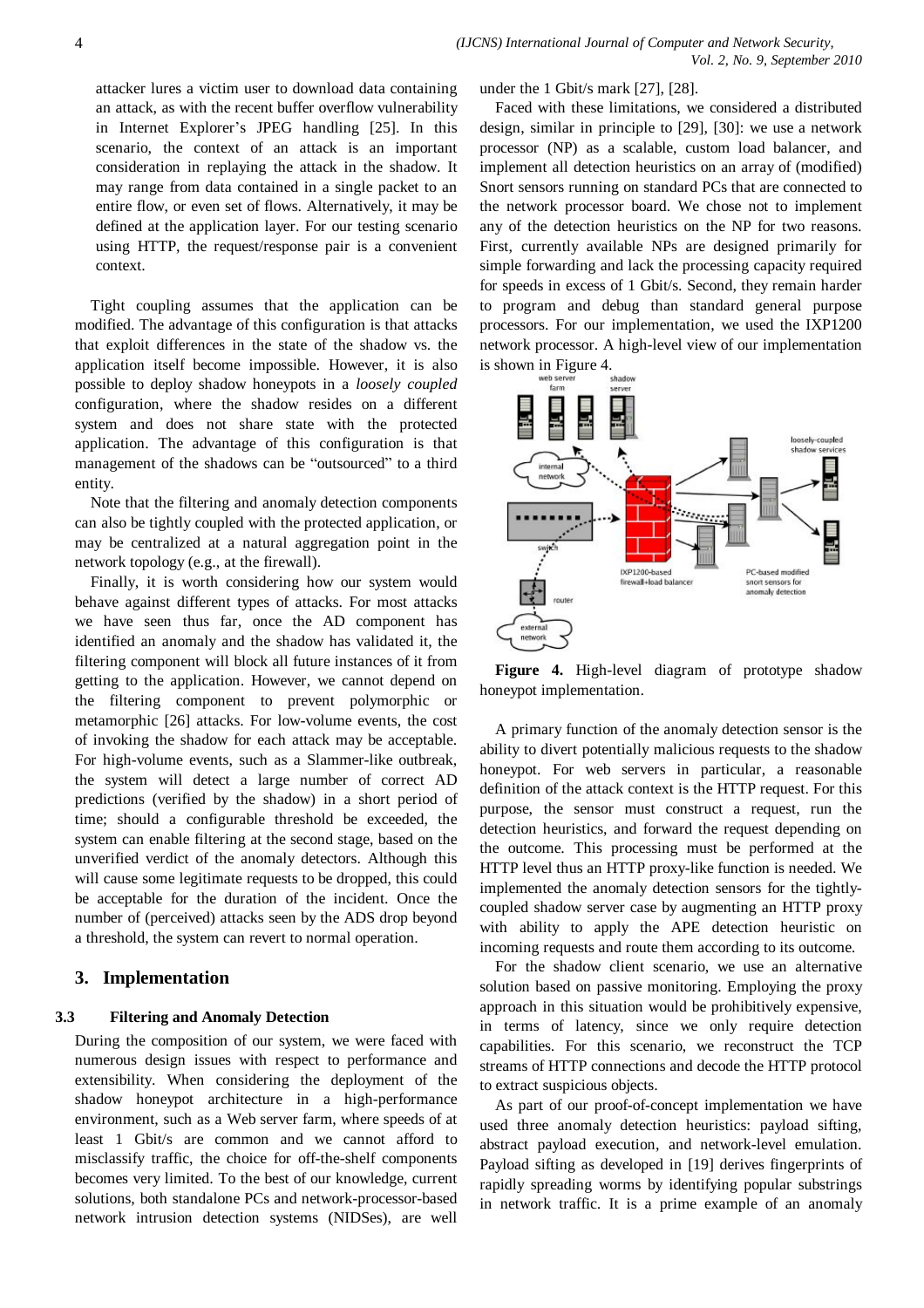detection based system that is able to detect novel attacks at the expense of false positives. However, if used in isolation (e.g., outside our shadow honeypot environment) by the time it has reliably detected a worm epidemic, it is very likely that many systems would have already been compromised. This may reduce its usage potential in the tightly-coupled server protection scenario without external help. Nevertheless, if fingerprints generated by a distributed payload sifting system are disseminated to interested parties that run shadow honeypots locally, matching traffic against such fingerprints can be of use as a detection heuristic in the shadow honeypot system. Of further interest is the ability to use this technique in the loosely-coupled shadow server scenario, although we do not further consider this scenario here.

The second heuristic we have implemented is buffer overflow detection via abstract payload execution (APE), as proposed in [10]. The heuristic detects buffer overflow attacks by searching for sufficiently long sequences of valid instructions in network traffic. Long sequences of valid instructions can appear in non-malicious data, and this is where the shadow honeypot fits in. Such detection mechanisms are particularly attractive because they are applied to individual attacks and will trigger detection upon encountering the first instance of an attack, unlike many anomaly detection mechanisms that must witness multiple attacks before flagging them as anomalous.

Finally, as discussed in Section 3.3, the third heuristic we use is network-level emulation [13], [31], a detection method that scans network traffic streams for the presence of previously unknown polymorphic shellcode. The approach is based on the execution of all potential malicious instruction sequences found in the inspected traffic on a NIDS-embedded CPU emulator. Based on a behavioral heuristic, the detection algorithm can discriminate between the execution of benign and malicious code.

#### **3.4 Shadow Honeypot Creation**

The creation of a shadow honeypot is based on a codetransformation tool that takes as input the original application source code and "weaves" into it the shadow honeypot code. In this paper, we focus on memory-violation errors and show source-code transformations that detect buffer overflows, although other types of failures can be caught (e.g., input that causes illegal memory dereferences) with the appropriate instrumentation, but at the cost of higher complexity and larger performance bottleneck. For the code transformations we use TXL [32], a hybrid functional and rule-based language which is well-suited for performing source-to-source transformation and for rapidly prototyping new languages and language processors. The grammar responsible for parsing the source input is specified in a notation similar to Extended Backus-Naur (BNF). In our prototype, called DYBOC, we use TXL for Cto-C transformations with the GCC C front-end.



**Figure 5.** Example of pmalloc()-based memory allocation: the trailer and edge regions (above and below the write-protected pages) indicate "waste" memory. This is needed to ensure that mprotect() is applied on complete memory pages.

| Original code |                                |  |
|---------------|--------------------------------|--|
|               | int func()                     |  |
| ſ             |                                |  |
|               | char buf $[100]$ ;             |  |
|               |                                |  |
|               | other_func(buf, sizeof(buf);   |  |
|               |                                |  |
|               | return 0;                      |  |
|               |                                |  |
|               | Modified code                  |  |
|               | int func()                     |  |
| €             |                                |  |
|               | char *buf;                     |  |
|               | char $\bmod[100]$ ;            |  |
|               | if (shadow_enable())           |  |
|               | buf = $pmalloc(100)$ ;         |  |
|               | else                           |  |
|               | $but = \text{but};$            |  |
|               |                                |  |
|               | other_func(buf, sizeof(_buf)); |  |
|               |                                |  |
|               | if $(shadowenable())$ {        |  |
|               | pfree(buf);                    |  |
|               | ł                              |  |
|               | return 0;                      |  |
| l             |                                |  |

**Figure 6.** Transforming a function to its shadowsupporting version. The shadow\_enable() macro simply checks the status of a shared-memory variable (controlled by the anomaly detection system) on whether the shadow honeypot should be executing instead of the regular code.

The instrumentation itself is conceptually straightforward: we move all static buffers to the heap by dynamically allocating the buffer upon entering the function in which it was previously declared; we de-allocate these buffers upon exiting the function, whether implicitly (by reaching the end of the function body) or explicitly (through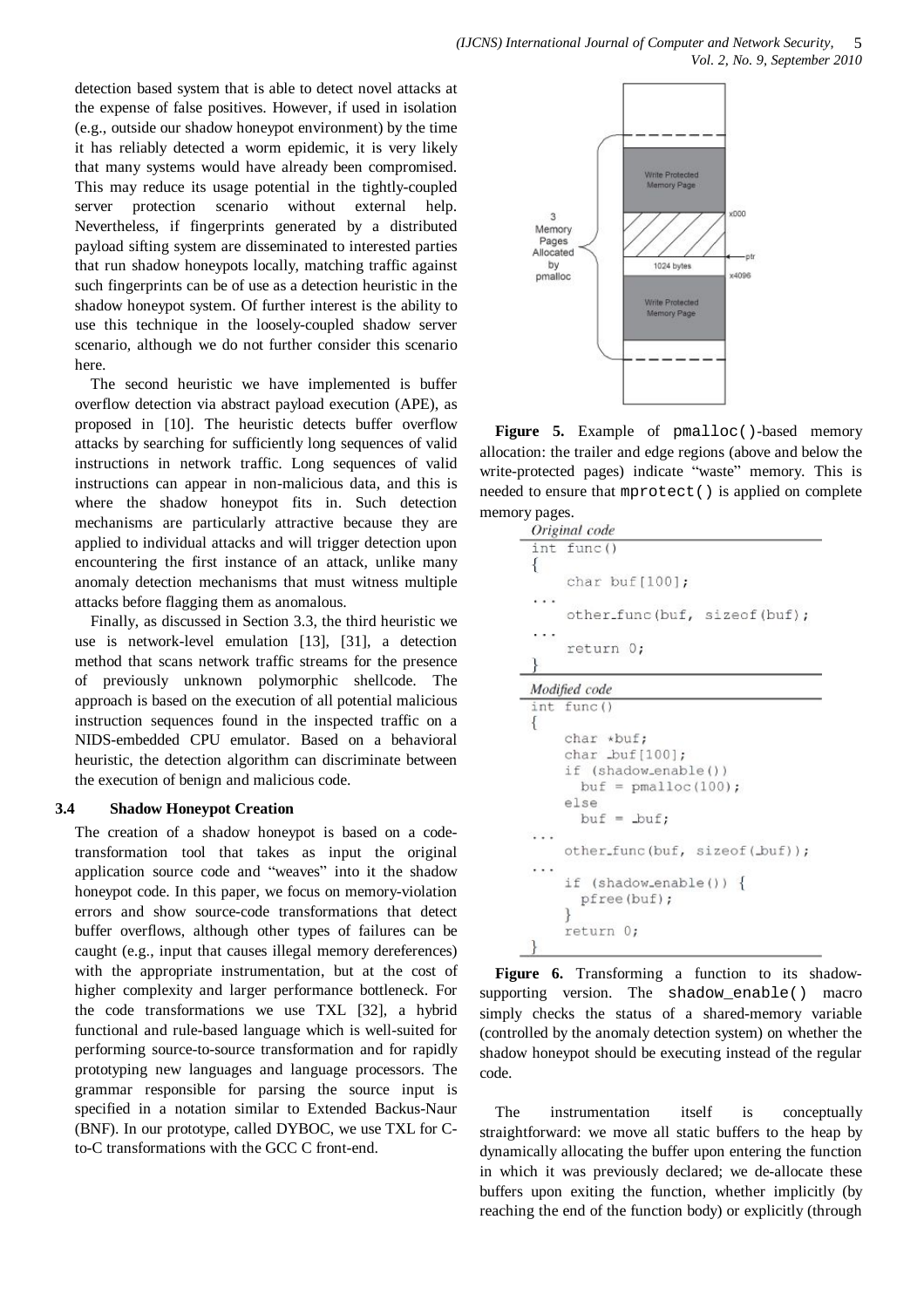a return statement). We take care to properly handle the sizeof construct, a fairly straightforward task with TXL. Pointer aliasing is not a problem, since we instrument the allocated memory regions; any illegal accesses to these will be caught.

For memory allocation, we use our own version of malloc(), called pmalloc(), that allocates two additional zero-filled, write-protected pages that bracket the requested buffer, as shown in Figure 5. The guard pages are mmap()'ed from /dev/zero as read-only. As mmap() operates at memory page granularity, every memory request is rounded up to the nearest page. The pointer that is returned by pmalloc() can be adjusted to immediately catch any buffer overflow or underflow depending on where attention is focused. This functionality is similar to that offered by the ElectricFence memory-debugging library, the difference being that pmalloc() catches both buffer overflow and underflow attacks. Because we mmap() pages from /dev/zero, we do not waste physical memory for the guards (just page-table entries). Memory is wasted, however, for each allocated buffer, since we allocate to the next closest page. While this can lead to considerable memory waste, we note that this is only incurred when executing in shadow mode, and in practice has proven easily manageable.

Figure 6 shows an example of such a translation. Buffers that are already allocated via malloc() are simply switched to pmalloc(). This is achieved by examining declarations in the source and transforming them to pointers where the size is allocated with a malloc() function call. Furthermore, we adjust the C grammar to free the variables before the function returns. After making changes to the standard ANSI C grammar that allow entries such as malloc() to be inserted between declarations and statements, the transformation step is trivial. For singlethreaded, non-reentrant code, it is possible to only use pmalloc() once for each previously-static buffer. Generally, however, this allocation needs to be done each time the function is invoked.

Any overflow (or underflow) on a buffer allocated via pmalloc() will cause the process to receive a Segmentation Violation (SEGV) signal, which is caught by a signal handler we have added to the source code in  $3.5$ main(). The signal handler simply notifies the operating system to abort all state changes made by the process while processing this request. To do this, we added a new system call to the operating system, transaction(). This is conditionally (as directed by the shadow enable() macro) invoked at three locations in the code:

• Inside the main processing loop, prior to the beginning of handling of a new request, to indicate to the operating system that a new transaction has begun. The operating system makes a backup of all memory page permissions, and marks all heap memory pages as read-only. As the process executes and modifies these pages, the operating system maintains a copy of the original page and allocates a new page (which is given the permissions the original page had from the backup) for the process to use, in exactly the same way copy-on-write works in modern operating system. Both copies of the page are maintained until transaction() is called again, as we describe below. This call to transaction() must be placed manually by the programmer or system designer.

- Inside the main processing loop, immediately after the end of handling a request, to indicate to the operating system that a transaction has successfully completed. The operating system then discards all original copies of memory pages that have been modified during processing this request. This call to transaction() must also be placed manually.
- Inside the signal handler that is installed automatically by our tool, to indicate to the operating system that an exception (attack) has been detected. The operating system then discards all modified memory pages by restoring the original pages.

Although we have not implemented this, a similar mechanism can be built around the filesystem by using a private copy of the buffer cache for the process executing in shadow mode. The only difficulty arises when the process must itself communicate with another process while servicing a request; unless the second process is also included in the transaction definition (which may be impossible, if it is a remote process on another system), overall system state may change without the ability to roll it back. For example, this may happen when a web server communicates with a remote back-end database. Our system does not currently address this, i.e., we assume that any such state changes are benign or irrelevant (e.g., a DNS query). Specifically for the case of a back-end database, these inherently support the concept of a transaction rollback, so it is possible to undo any changes.

The signal handler may also notify external logic to indicate that an attack associated with a particular input from a specific source has been detected. The external logic may then instantiate a filter, either based on the network source of the request or the contents of the payload [20].

## **3.5 Using Feedback to Improve Network-level Detection**

A significant benefit stemming from the combination of network-level anomaly detection techniques with host-level attack prevention mechanisms is that it allows for increasing the detection accuracy of current network-level detectors. This improvement may go beyond simply increasing the sensitivity of the detector and then mitigating the extra false positives through the shadow honeypot. In certain cases, it is also possible to enhance the robustness of the anomaly detection algorithm itself against evasion attacks. In this section, we describe how shadow honeypots enhance the detection ability of network-level emulation, one of the detection techniques that we have used in our implementation.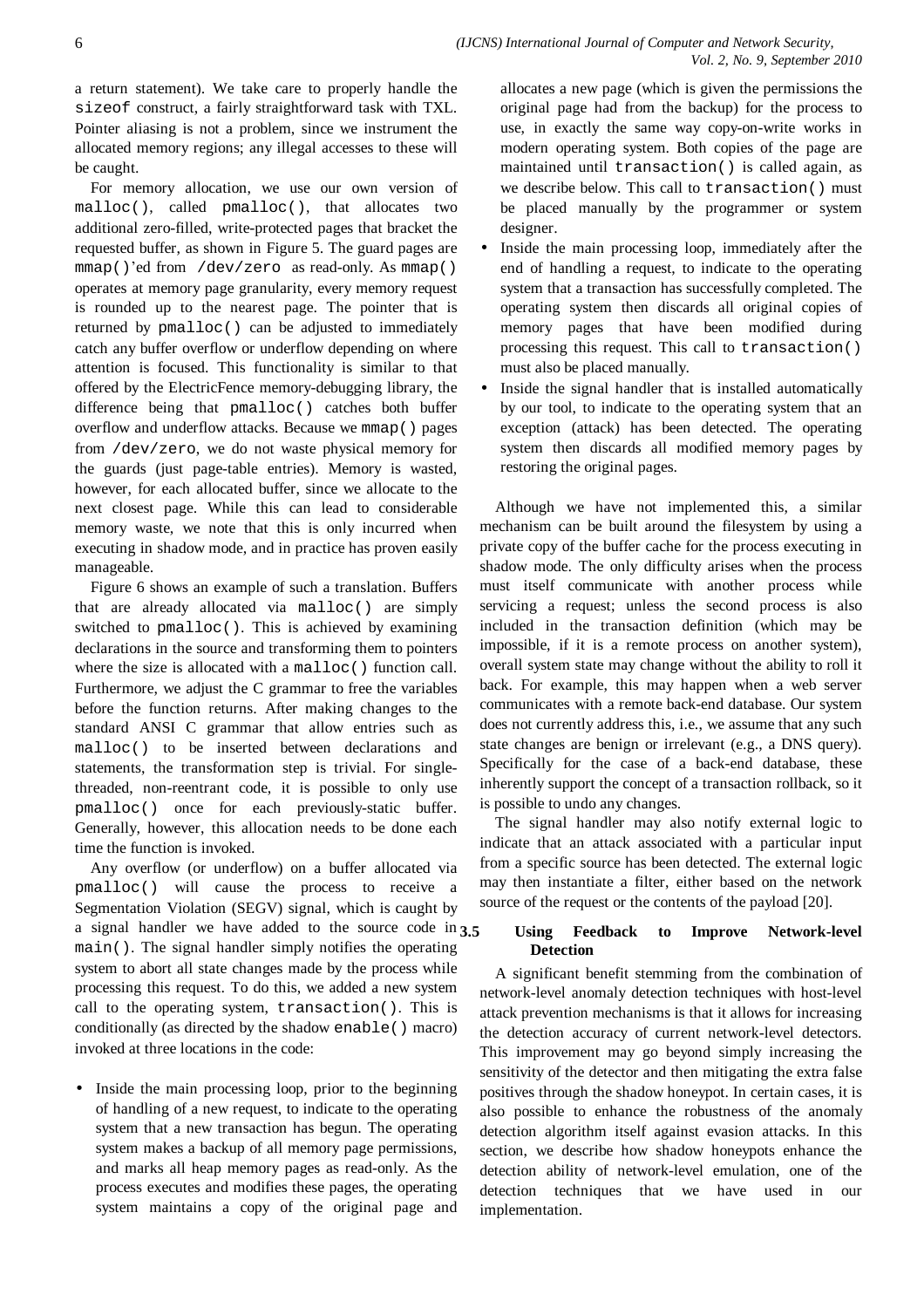Network-level emulation [13], [31] is a passive network monitoring approach for the detection of previously unknown polymorphic shellcode. The approach relies on a NIDSembedded CPU emulator that executes every potential instruction sequence in the inspected traffic, aiming to identify the execution behavior of polymorphic shellcode. The principle behind network-level emulation is that the machine code interpretation of arbitrary data results to random code, which, when it is attempted to run on an actual CPU, usually crashes soon, e.g., due to the execution of an illegal instruction. In contrast, if some network request actually contains a polymorphic shellcode, then the shellcode runs normally, exhibiting a certain detectable behavior.

Network-level emulation does not rely on any exploit or vulnerability specific signatures, which allows the detection of previously unknown attacks. Instead, it uses a generic heuristic that matches the runtime behavior of polymorphic shellcode. At the same time, the actual execution of the attack code on a CPU emulator makes the detector robust to evasion techniques such as highly obfuscated or selfmodifying code. Furthermore, each input is inspected autonomously, which makes the approach effective against targeted attacks, while from our experience so far with realworld deployments, it has not produced any false positives.

The detector inspects either or both directions of each network flow, which may contain malicious requests towards vulnerable services, or malicious content served by some compromised server towards a vulnerable client. Each input is mapped to a random memory location in the virtual address space of the emulator, as shown in Figure 7. Since the exact position of the shellcode within the input stream is not known in advance, the emulator repeats the execution multiple times, starting from each and every position of the stream. Before the beginning of a new execution, the state of the CPU is randomized, while any accidental memory modifications in the addresses where the attack vector has been mapped to are rolled back after the end of each execution. The execution of polymorphic shellcode is identified by two key behavioral characteristics: the execution of some form of GetPC code, and the occurrence of several read operations from the memory addresses of the input stream itself, as illustrated in Figure 7. The GetPC code is used for finding the absolute address of the injected code, which is mandatory for subsequently decrypting the encrypted payload, and involves the execution of some instruction from the call or fstenv instruction groups.



**Figure 7.** A typical execution of a polymorphic shellcode using network-level emulation.

There exist situations in which the execution of benign

inputs, which are interpreted by the emulator as random code, might not stop soon, or even not at all, due to the accidental formation of loop structures that may execute for a very large number of iterations. To avoid extensive performance degradation due to stalling on such seemingly "endless" loops, if the number of executed instructions for a given input reaches a certain execution threshold, then the execution is terminated.

This unavoidable precaution introduces an opportunity for evasion attacks against the detection algorithm through the placement of a seemingly endless loop before the decryptor code. An attacker could construct a decryptor that spends millions of instructions just for reaching the execution threshold before revealing any signs of polymorphic behavior. We cannot simply skip the execution of such loops, since the loop body may perform a crucial computation for the subsequent correct execution of the decoder, e.g., computing the decryption key.

Such "endless" loops are a well-known problem in the area of dynamic code analysis [33], and we are not aware of any effective solution so far. However, employing networklevel emulation as a first-stage detector for shadow honeypots mitigates this problem. Without shadow honeypot support, the network-level detector does not alert on inputs that reach the execution threshold without exhibiting signs of malicious behavior, which can potentially result to false negatives. In contrast, when coupling network-level emulation with shadow honeypots, such undecidable inputs can be treated more conservatively by considering them as potentially dangerous, and redirecting them to the shadow version of the protected service. If an undecidable input indeed corresponds to a code injection attack, then it will be detected by the shadow honeypot. In Section 4.3 we show, through analysis of real network traffic, that the number of such streams that are undecidable in reasonable time (and thus have to be forwarded to the shadow) is a small, manageable fraction of the overall traffic.

## **4. Experimental Evaluation**

We have tested our shadow honeypot implementation against a number of exploits, including a recent Mozilla PNG bug and several Apache-specific exploits. In this section, we report on performance benchmarks that illustrate the efficacy of our implementation.

First, we measure the cost of instantiating and operating shadow instances of specific services using the Apache web server and the Mozilla Firefox web browser. Second, we evaluate the filtering and anomaly detection components, and determine the throughput of the IXP1200-based load balancer as well as the cost of running the detection heuristics. Third, we look at the false positive rates and the trade-offs associated with detection performance. Based on these results, we determine how to tune the anomaly detection heuristics in order to increase detection performance while not exceeding the budget allotted by the shadow services.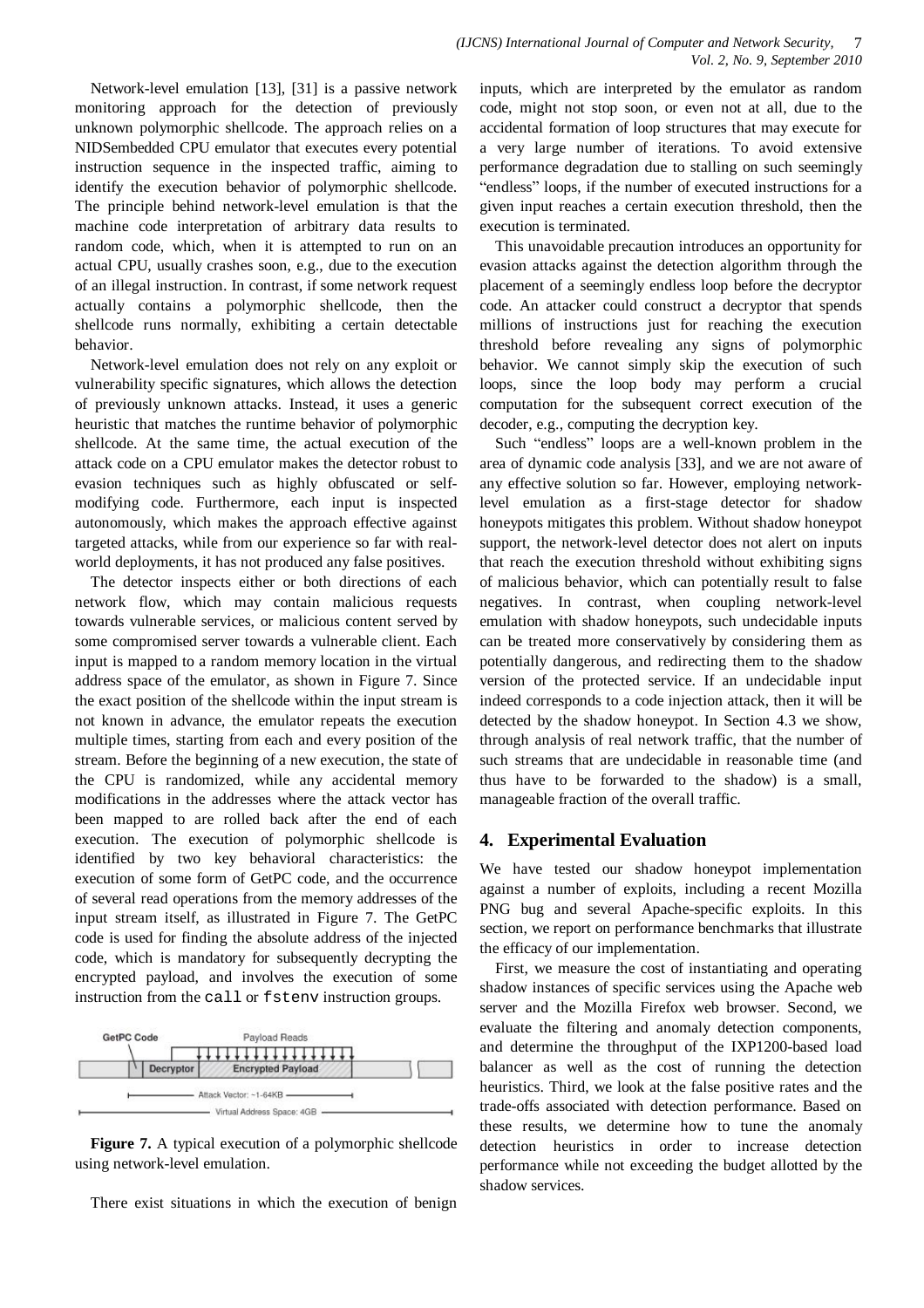

**Figure 8.** Apache benchmark results.

#### **4.1 Performance of Shadow Services**

*Apache:* In this experiment, we determine the workload capacity of the shadow honeypot environment, using DYBOC on the Apache web server, version 2.0.49. We chose Apache due to its popularity and source code availability. Basic Apache functionality was tested, omitting additional modules. The tests were conducted on a PC with a 2GHz Intel P4 processor and 1GB of RAM, running Debian Linux (2.6.5- 1 kernel).

We used ApacheBench [34], a complete benchmarking and regression testing suite. Examination of application response is preferable to explicit measurements in the case of complex systems, as we seek to understand the effect on overall system performance.

Figure 8 illustrates the requests per second that Apache can handle. There is a 20.1% overhead for the patched version of Apache over the original, which is expected since the majority of the patched buffers belong to utility functions that are not heavily used. This result is an indication of the worst-case analysis, since all the protection flags were enabled; although the performance penalty is high, it is not outright prohibitive for some applications. For the instrumentation of a single buffer and a vulnerable function that is invoked once per HTTP transaction, the overhead is 1.18%.

Of further interest is the increase in memory requirements for the patched version. A naive implementation of pmalloc() would require two additional memory pages for each transformed buffer. Full transformation of Apache translates into 297 buffers that are allocated with pmalloc(), adding an overhead of 2.3MB if all of these buffers are invoked simultaneously during program execution. When protecting malloc()'ed buffers, the amount of required memory can skyrocket.

To avoid this overhead, we use an mmap() based allocator. The two guard pages are mmap()'ed writeprotected from /dev/zero, without requiring additional physical memory to be allocated. Instead, the overhead of our mechanism is 2 page-table entries (PTEs) per allocated buffer, plus one file descriptor (for /dev/zero) per

*(IJCNS) International Journal of Computer and Network Security, Vol. 2, No. 9, September 2010* 

program. As most modern processors use an MMU cache for frequently used PTEs, and since the guard pages are only accessed when a fault occurs, we expect their impact on performance to be small.

*Mozilla Firefox:* For the evaluation of the client case, we used the Mozilla Firefox browser. For the initial validation tests, we back-ported the recently reported libpng vulnerability [18] that enables arbitrary code execution if Firefox (or any application using libpng) attempts to display a specially crafted PNG image. Interestingly, this example mirrors a recent vulnerability of Internet Explorer, and JPEG image handling [35], which again enabled arbitrary code execution when displaying specially crafted images.

In the tightly-coupled scenario, the protected version of the application shares the address space with the unmodified version. This is achieved by transforming the original source code with our DYBOC tool. Suspicious requests are tagged by the ADS so that they are processed by the protected version of the code as discussed in Section 3.2.

For the loosely-coupled case, when the AD component marks a request for processing on the shadow honeypot, we launch the instrumented version of Firefox to replay the request. The browser is configured to use a null X server as provided by Xvfb. All requests are handled by a transparent proxy that redirects these requests to an internal Web server. The Web server then responds with the objects served by the original server, as captured in the original session. The workload that the shadow honeypot can process in the case of Firefox is determined by how many responses per second a browser can process and how many different browser versions can be checked.

Our measurements show that a single instance of Firefox can handle about one request per second with restarting after processing each response. Doing this only after detecting a successful attack improves the result to about four requests per second. By restarting, we avoid the accumulation of various pop-ups and other side-effects. Unlike the server scenario, instrumenting the browser does not seem to have any significant impact on performance. If that was the case, we could have used the rollback mechanism discussed previously to reduce the cost of launching new instances of the browser.

We further evaluate the performance implications of fully instrumenting a web browser. These observations apply to both loosely-coupled and tightly-coupled shadow honeypots. Web browsing performance was measured using a Mozilla Firefox 1.0 browser to run a benchmark based on the i-Bench benchmark suite [36]. i-Bench is a comprehensive, cross-platform benchmark that tests the performance and capability of Web clients. Specifically, we use a variant of the benchmark that allows for scrolling of a web page and uses cookies to store the load times for each page. Scrolling is performed in order to render the whole page, providing a pessimistic emulation of a typical attack. The benchmark consists of a sequence of 10 web pages containing a mix of text and graphics; the benchmark was ran using both the scrolling option and the standard page load mechanisms.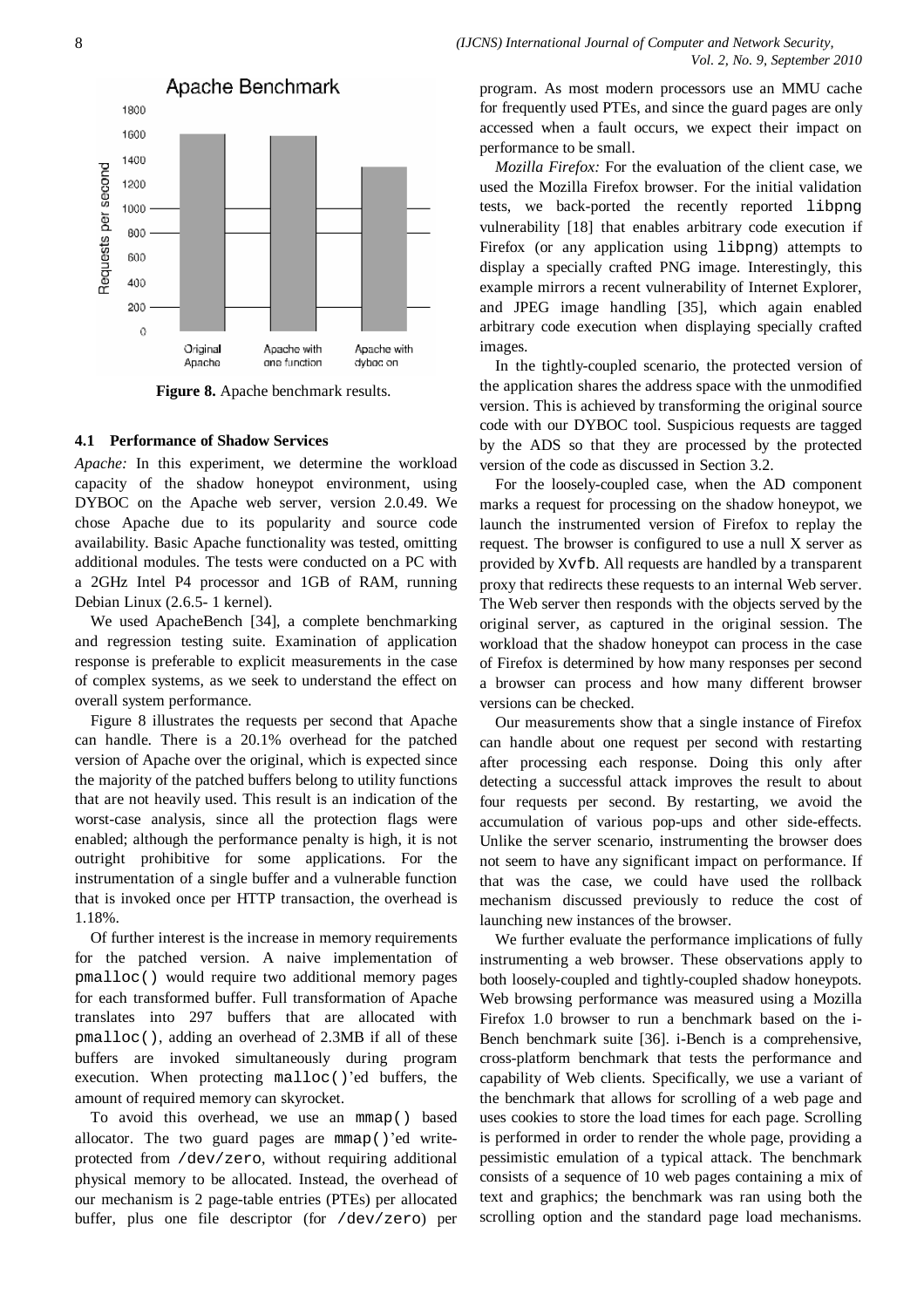For the standard page load configuration, the performance degradation for instrumentation was 35%. For the scrolling configuration, where in addition to the page load time, the time taken to scroll through the page is recorded, the overhead was 50%.



**Figure 9.** Normalized Mozilla Firefox benchmark results using a modified version of i-Bench.



**Figure 10.** Popularity of different Mozilla versions, as measured in the logs of the CIS Department Web server at the University of Pennsylvania.

The results follow our intuition as more calls to malloc() are required to fully render the page. Figure 9 illustrates the normalized performance results. It should be noted that depending on the browser implementation (whether the entire page is rendered on page load) mechanisms such at the automatic scrolling need to be implemented in order to protect against targeted attacks. Attackers may hide malicious code in unrendered parts of a page or in javascript code activated by user-guided pointer movement.

How many different browser versions would have to be checked by the system? Figure 10 presents some statistics concerning different versions of Mozilla. The statistics were collected over a five-week period from the CIS Department web server at the University of Pennsylvania. As evidenced by the figure, one can expect to check up to six versions of a particular client. We expect that this distribution will be more stabilized around final release versions and expect to minimize the number of different versions that need to be checked based on their popularity.

#### **4.2 Filtering and Anomaly Detection**

*IXP1200-based firewall/load-balancer:* We first determine the performance of the IXP1200-based firewall/load balancer. The IXP1200 evaluation board we use has two Gigabit Ethernet interfaces and eight Fast Ethernet interfaces. The Gigabit Ethernet interfaces are used to connect to the internal and external network and the Fast Ethernet interfaces to communicate with the sensors. A set of client workstations is used to generate traffic through the firewall. The firewall forwards traffic to the sensors for processing and the sensors determine if the traffic should be dropped, redirected to the shadow honeypot, or forwarded to the internal network.

Previous studies [37] have reported forwarding rates of at least 1600 Mbit/s for the IXP1200, when used as a simple forwarder/router, which is sufficient to saturate a Gigabit Ethernet interface. Our measurements show that despite the added cost of load balancing, filtering, and coordinating with the sensors, the firewall can still handle the Gigabit interface at line rate.



**Figure 11.** Utilization(%) of the IXP1200 Microengines, for forwarding-only (FWD), load-balancing-only (LB), both (LB+FWD), and full implementation (FULL), in stress-tests with 800 Mbit/s worst-case 64-byte-packet traffic.

To gain insight into the actual overhead of our implementation, we carry out a second experiment using Intel's cycle-accurate IXP1200 simulator. We assume a clock frequency of 232 MHz for the IXP1200, and an IX bus configured to be 64- bit wide with a clock frequency of 104 MHz. In the simulated environment, we obtain detailed utilization measurements for the microengines of the IXP1200. The results are shown in Figure 11. The results show that even at line rate with worst-case traffic, the implementation is quite efficient as the microengines operate at 50.9%-71.5% of their processing capacity.

*PC-based sensor performance:* In this experiment, we measure the throughput of the PC-based sensors that cooperate with the IXP1200 for analyzing traffic and performing anomaly detection. We use a 2.66 GHz Pentium IV Xeon processor with hyper-threading disabled. The PC has 512 Mbytes of DDR DRAM at 266 MHz. The PCI bus is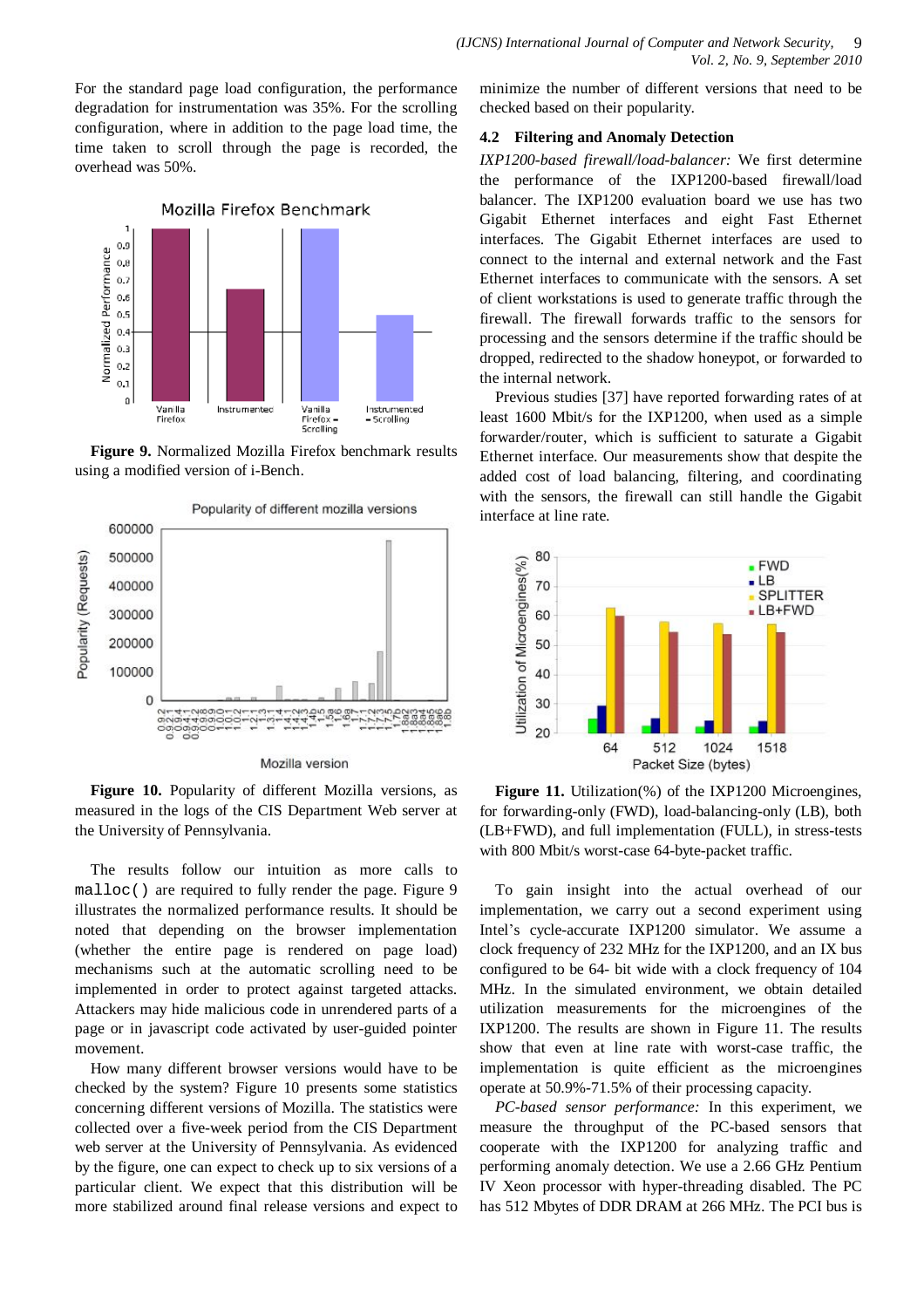64- bit wide clocked at 66 MHz. The host operating system is Linux (kernel version 2.4.22, Red-Hat 9.0).

We use LAN traces to stress-test a single sensor running a modified version of Snort that, in addition to basic signature matching, provides the hooks needed to coordinate with the IXP1200 as well as the APE and payload sifting heuristics. We replay the traces from a remote system through the IXP1200 at different rates to determine the maximum lossfree rate (MLFR) of the sensor. For the purpose of this experiment, we connected a sensor to the second Gigabit Ethernet interface of the IXP1200 board.

**Table 1**: Sensor throughput for different detection mechanisms.

| <b>Detection Method</b> | <b>Throughput/Sensor</b> |
|-------------------------|--------------------------|
| <b>Content Matching</b> | $225$ Mbit/s             |
| APE.                    | $190$ Mbit/s             |
| Payload Sifting         | $268$ Mbit/s             |

The measured throughput of the sensor for signature matching using APE and Earlybird is shown in Table 1. The throughput per sensor ranges between 190 Mbit/s (APE) and 268 Mbit/s (payload sifting), while standard signature matching can be performed at 225 Mbit/s. This means that we need at least 4-5 sensors behind the IXP1200 for each of these mechanisms. Note, however, that these results are rather conservative and based on unoptimized code, and thus only serve the purpose of providing a ballpark figure on the cost of anomaly detection.

*False positive vs. detection rate trade-offs:* We determine the workload that is generated by the AD heuristics, by measuring the false positive rate. We also consider the trade-off between false positives and detection rate, to demonstrate how the AD heuristics could be tuned to increase detection rate in our shadow honeypot environment. We use the payload sifting implementation from [38], and the APE algorithm from [10]. The APE experiment corresponds to a scenario with a tightly-coupled shadow server, while the payload sifting experiment examines a loosely-coupled shadow honeypot scenario that can be used for worm detection.

We run the modified Snort sensor implementing APE and payload sifting on packet-level traces captured on an enterprise LAN with roughly 150 hosts. Furthermore, the traces contain several instances of the Welchia worm. APE was applied on the URIs contained in roughly one-billion HTTP requests gathered by monitoring the same LAN.

Figure 12 demonstrates the effects of varying the distinct destinations threshold of the content sifting AD on the false positives (measured in requests to the shadow services per minute) and the (Welchia worm) detection delay (measured in ratio of hosts in the monitored LAN infected by the time of the detection).



**Figure 12.** False positives for payload sifting.

Increasing the threshold means more attack instances are required for triggering detection, and therefore increases the detection delay and reduces the false positives. It is evident that to achieve a zero false positives rate without shadow honeypots we must operate the system with parameters that yield a suboptimal detection delay. The detection rate for APE is the minimum sled length that it can detect and depends on the sampling factor and the MEL parameter (the number of valid instructions that trigger detection). A high MEL value means less false positives due to random valid sequences but also makes the heuristic blind to sleds of smaller lengths.



**Figure 13.** False positives for APE.

Figure 13 shows the effects of MEL threshold on the false positives. APE can be used in a tightly coupled scenario, where the suspect requests are redirected to the instrumented server instances. The false positives (measured in requests to the shadow services per minute by each of the normal services under maximum load) can be handled easily by a shadow honeypot. APE alone has false positives for the entire range of acceptable operational parameters; it is the combination with shadow honeypots that removes the problem.

#### **4.3 Fine-tuning Network-level Emulation**

In this scheme, the redirection criterion is whether a given input reaches the CPU execution threshold of the network-level detector. Since most of the time the system will not be under attack, and thus the inspected inputs will be benign, an issue that we should take into account is how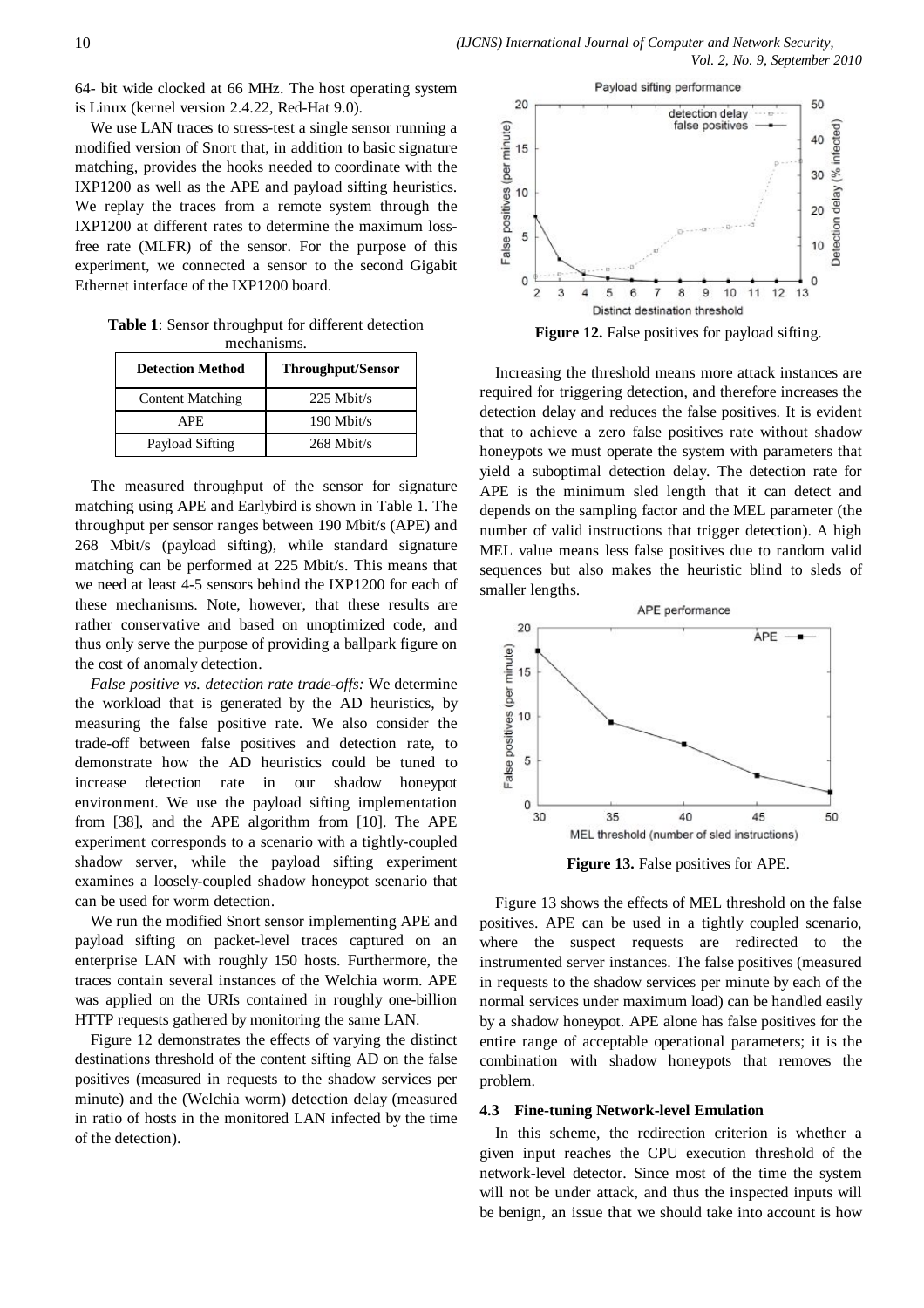often a benign inspected input may look "suspicious" and causes a redirection to the shadow honeypot. If the fraction of such undecidable inputs is large, then the shadow server may be overloaded with a higher request rate than it can normally handle. To evaluate this effect, we used full payload traces of real network traffic captured at ICS-FORTH and the University of Crete. The set of traces contains more than 2.5 million user requests to ports 80, 445, and 139, which are related to the most exploited vulnerabilities.



**Figure 14.** Percentage of benign network streams reaching the execution threshold of the network-level detector.

Figure 14 shows the percentage of streams with at least one instruction sequence that, when executed on the CPU emulator of network-level detector, reached the given execution threshold. As the execution threshold increases, the number of streams that reach it decreases. This effect occurs only for low threshold values, due to large code blocks with no branch instructions that are executed linearly. For example, the execution of linear code blocks with more than 256 but less than 512 valid instructions is terminated before reaching the end when using a threshold of 256 instructions, but completes correctly with a threshold of 512 instructions. However, the occurrence probability of such blocks is reversely proportional to their length, due to the illegal or privileged instructions that accidentally occur in random code. Thus, the percentage of streams that reach the execution threshold stabilizes beyond the value of 2048. After this value, the execution threshold is reached solely due to instruction sequences with "endless" loops, which usually require a prohibitive number of instructions for the slow CPU emulator in order to complete.

Fortunately, for an execution threshold above 2048 instructions, which allows for accurate polymorphic shellcode detection with a decent operational throughput [13], the fraction of streams that reach the execution threshold is only around 4% for port 445, 2.6% for port 139, and 0.1% for port 80. Binary traffic (ports 445 and 139) is clearly more likely to result to an instruction sequence that reaches the execution threshold in contrast to the mostly ASCII traffic of port 80. In any case, even in the worst case of binary-only traffic, the percentage of benign streams that reach the execution threshold is very small, so the extra

overhead incurred to the shadow server is modest.

#### **5. Limitations**

There are two limitations of the shadow honeypot design presented in this paper that we are aware of. The effectiveness of the rollback mechanism depends on the proper placement of calls to transaction() for committing state changes, and the latency of the detector. The detector used in this paper can instantly detect attempts to overwrite a buffer, and therefore the system cannot be corrupted. Other detectors, however, may have higher latency, and the placement of commit calls is critical to recovering from the attack. Depending on the detector latency and how it relates to the cost of implementing rollback, one may have to consider different approaches. The trade-offs involved in designing such mechanisms are thoroughly examined in the fault-tolerance literature (c.f. [39]).

Furthermore, the loosely coupled client shadow honeypot is limited to protecting against relatively static attacks. The honeypot cannot effectively emulate user behavior that may be involved in triggering the attack, for example, through DHTML or Javascript. The loosely coupled version is also weak against attacks that depend on local system state on the user's host that is difficult to replicate. This is not a problem with tightly coupled shadows, because we accurately mirror the state of the real system. In some cases, it may be possible to mirror state on loosely coupled shadows as well, but we have not considered this case in the experiments presented in this paper.

## **6. Related Work**

Much of the work in automated attack reaction has focused on the problem of network worms, which has taken truly epidemic dimensions (pun intended). For example, the system described in [24] detects worms by monitoring probes to unassigned IP addresses ("dark space") or inactive ports and computing statistics on scan traffic, such as the number of source/destination addresses and the volume of the captured traffic. By measuring the increase on the number of source addresses seen in a unit of time, it is possible to infer the existence of a new worm when as little as 4% of the vulnerable machines have been infected. A similar approach for isolating infected nodes inside an enterprise network [40] is taken in [23], where it was shown that as little as four probes may be sufficient in detecting a new port-scanning worm.

Smirnov and Chiueh [41] describe an approximating algorithm for quickly detecting scanning activity that can be efficiently implemented in hardware. Newsome et al. [42] describe a combination of reverse sequential hypothesis testing and credit-based connection throttling to quickly detect and quarantine local infected hosts. These systems are effective only against scanning worms (not topological, or "hit-list" worms), and rely on the assumption that most scans will result in non-connections. As such, they are susceptible to false positives, either accidentally (e.g., when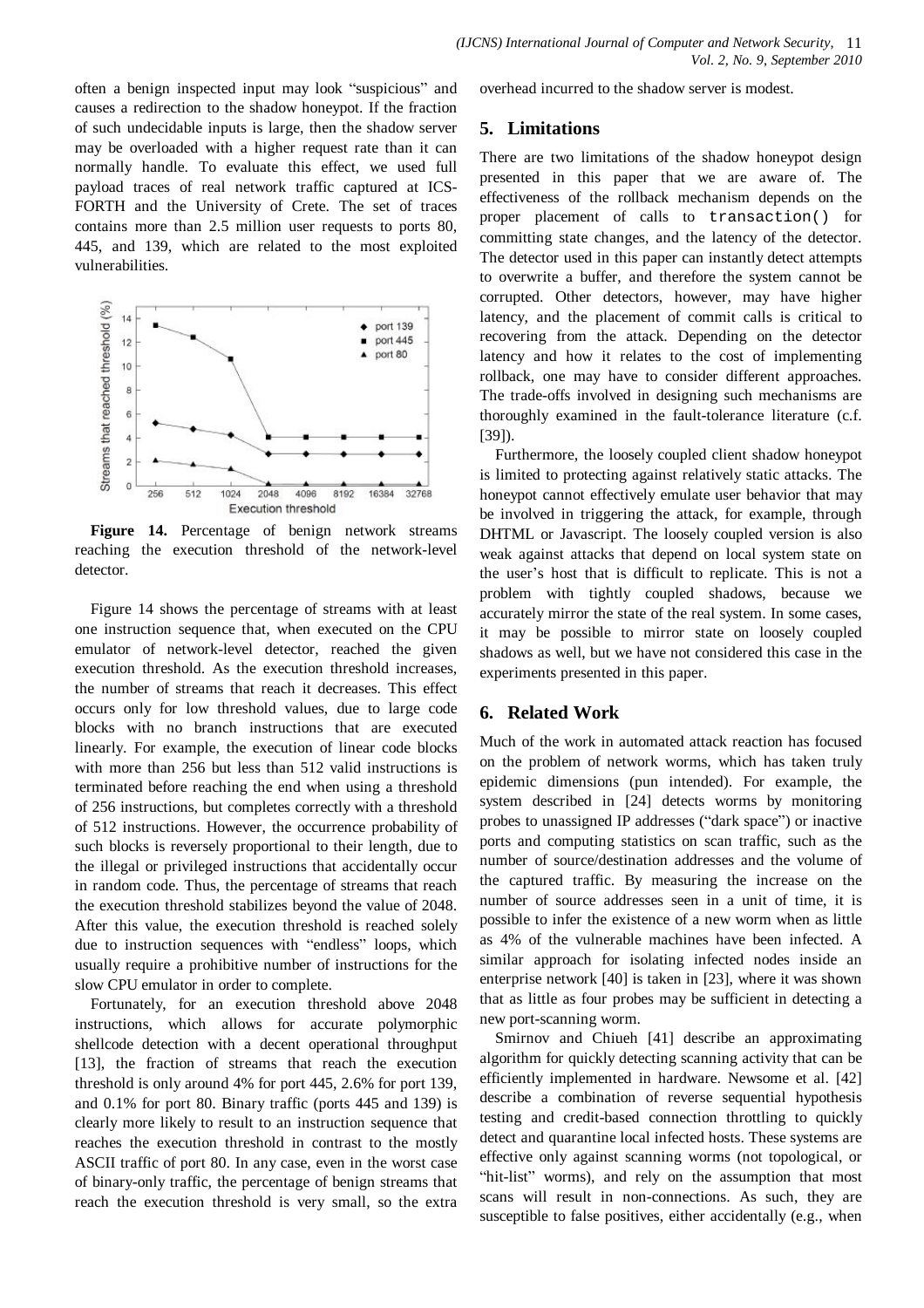a host is joining a peer-to-peer network such as Gnutella, or during a temporary network outage) or on purpose (e.g., a malicious web page with many links to images in random/notused IP addresses). Furthermore, it may be possible for several instances of a worm to collaborate in providing the illusion of several successful connections, or to use a list of known repliers to blind the anomaly detector. Another algorithm for finding fast-spreading worms using 2-level filtering based on sampling from the set of distinct source-destination pairs is described in [43].

Wu et al. [22] describe an algorithm for correlating packet payloads from different traffic flows, towards deriving a worm signature that can then be filtered [44]. The technique is promising, although further improvements are required to allow it to operate in real time. Earlybird [19] presents a more practical algorithm for doing payload sifting, and correlates these with a range of unique sources generating infections and destinations being targeted. However, polymorphic and metamorphic worms [26] remain a challenge; Spinelis [45] shows that it is an NP-hard problem. Vigna et al. [46] discuss a method for testing detection signatures against mutations of known vulnerabilities to determine the quality of the detection model and mechanism. Polygraph [47] attempts to detect polymorphic exploits by identifying common invariants among the various attack instances, such as return addresses, protocol framing and poor obfuscation.

Toth and Kruegel [10] propose to detect buffer overflow payloads (including previously unseen ones) by treating inputs received over the network as code fragments. They use restricted symbolic execution to show that legitimate requests will appear to contain relatively short sequences of valid x86 instruction opcodes, compared to attacks that will contain long sequences. They integrate this mechanism into the Apache web server, resulting in a small performance degradation. STRIDE [48] is a similar system that seeks to detect polymorphic NOP-sleds in buffer overflow exploits. [49] describes a hybrid polymorphic-code detection engine that combines several heuristics, including NOP-sled detector and abstract payload execution.

HoneyStat [3] runs sacrificial services inside a virtual machine, and monitors memory, disk, and network events to detect abnormal behavior. For some classes of attacks (e.g., buffer overflows), this can produce highly accurate alerts with relatively few false positives, and can detect zero-day worms. Although the system only protects against scanning worms, "active honeypot" techniques [4] may be used to make it more difficult for an automated attacker to differentiate between HoneyStats and real servers. FLIPS (Feedback Learning IPS) [50] is a similar hybrid approach that incorporates a supervision framework in the presence of suspicious traffic. Instruction-set randomization is used to isolate attack vectors, which are used to train the anomaly detector. The authors of [51] propose to enhance NIDS alerts using host-based IDS information. Nemean [52] is an architecture for generating semantics-aware signatures, which are signatures aware of protocol semantics (as opposed to general byte strings). Shield [20] is a mechanism for pushing to workstations vulnerability-specific, application-aware filters expressed as programs in a simple language.

The Internet Motion Sensor [7] is a distributed blackhole monitoring system aimed at measuring, characterizing, and tracking Internet-based threats, including worms. [53] explores the various options in locating honeypots and correlating their findings, and their impact on the speed and accuracy in detecting worms and other attacks. [54] shows that a distributed worm monitor can detect non-uniform scanning worms two to four times as fast as a centralized telescope [55], and that knowledge of the vulnerability density of the population can further improve detection time. However, other recent work has shown that it is relatively straightforward for attackers to detect the placement of certain types of sensors [56], [57]. Shadow Honeypots [58] are one approach to avoiding such mapping by pushing honeypot-like functionality at the end hosts.

The HACQIT architecture [59], [60], [61], [62] uses various sensors to detect new types of attacks against secure servers, access to which is limited to small numbers of users at a time. Any deviation from expected or known behavior results in the possibly subverted server to be taken off-line. A sandboxed instance of the server is used to conduct "clean room" analysis, comparing the outputs from two different implementations of the service (in their prototype, the Microsoft IIS and Apache web servers were used to provide application diversity). Machine-learning techniques are used to generalize attack features from observed instances of the attack. Content-based filtering is then used, either at the firewall or the end host, to block inputs that may have resulted in attacks, and the infected servers are restarted. Due to the feature-generalization approach, trivial variants of the attack will also be caught by the filter. [8] takes a roughly similar approach, although filtering is done based on port numbers, which can affect service availability. Cisco's Network-Based Application Recognition (NBAR) [21] allows routers to block TCP sessions based on the presence of specific strings in the TCP stream. This feature was used to block CodeRed probes, without affecting regular web-server access. Porras et al. [63] argue that hybrid defenses using complementary techniques (in their case, connection throttling at the domain gateway and a peerbased coordination mechanism), can be much more effective against a wide variety of worms.

DOMINO [64] is an overlay system for cooperative intrusion detection. The system is organized in two layers, with a small core of trusted nodes and a larger collection of nodes connected to the core. The experimental analysis demonstrates that a coordinated approach has the potential of providing early warning for large-scale attacks while reducing potential false alarms. A similar approach using a DHT-based overlay network to automatically correlate all relevant information is described in [65]. Malkhi and Reiter [66] describe an architecture for an early warning system where the participating nodes/routers propagate alarm reports towards a centralized site for analysis. The question of how to respond to alerts is not addressed, and, similar to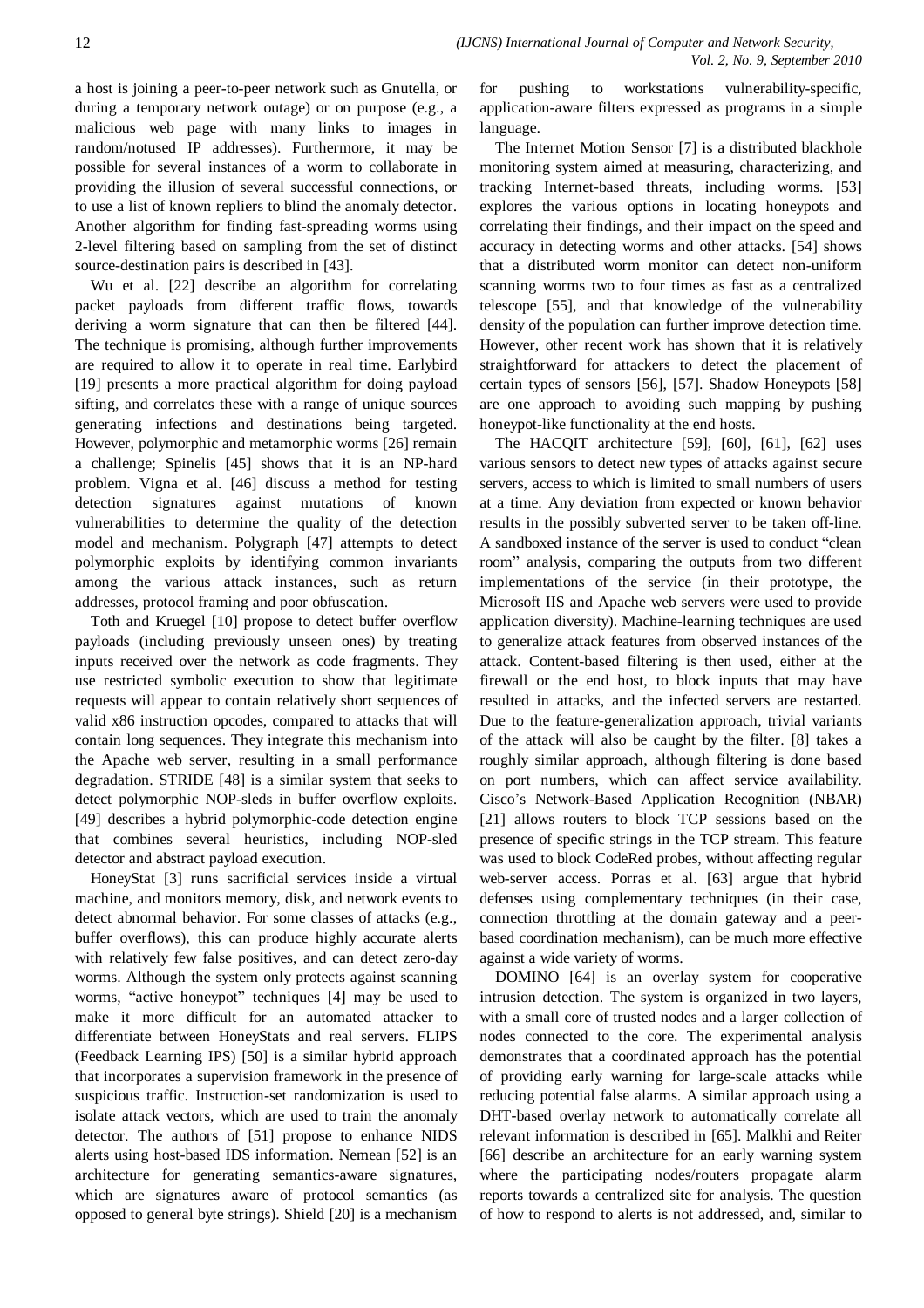DOMINO, the use of a centralized collection and analysis facility is weak against worms attacking the early warning infrastructure.

Suh et al. [67], propose a hardware-based solution that can be used to thwart control-transfer attacks and restrict executable instructions by monitoring "tainted" input data. In order to identify "tainted" data, they rely on the operating system. If the processor detects the use of this tainted data as a jump address or an executed instruction, it raises an exception that can be handled by the operating system. The authors do not address the issue of recovering program execution and suggest the immediate termination of the offending process. DIRA [68] is a technique for automatic detection, identification and repair of control-hijaking attacks. This solution is implemented as a GCC compiler extension that transforms a program's source code adding heavy instrumentation so that the resulting program can perform these tasks. Unfortunately, the performance implications of the system make it unusable as a front line defense mechanism. Song and Newsome [69] propose dynamic taint analysis for automatic detection of overwrite attacks. Tainted data is monitored throughout the program execution and modified buffers with tainted information will result in protection faults. Once an attack has been identified, signatures are generated using automatic semantic analysis. The technique is implemented as an extension to Valgrind and does not require any modifications to the program's source code but suffers from severe performance degradation. One way of minimizing this penalty is to make the CPU aware of memory tainting [70]. Crandall et al. report on using a taint-based system for capturing live attacks in [71].

The Safe Execution Environment (SEE) [72] allows users to deploy and test untrusted software without fear of damaging their system. This is done by creating a virtual environment where the software has read access to the real data; all writes are local to this virtual environment. The user can inspect these changes and decide whether to commit them or not. We envision use of this technique for unrolling the effects of filesystem changes in our system, as part of our future work plans. A similar proposal is presented in [73] for executing untrusted Java applets in a safe "playground" that is isolated from the user's environment.

# **7. Conclusion**

We have described a novel approach to dealing with zeroday attacks by combining features found today in honeypots and anomaly detection systems. The main advantage of this architecture is providing system designers the ability to fine tune systems with impunity, since any false positives (legitimate traffic) will be filtered by the underlying components. We have implemented this approach in an architecture called Shadow Honeypots. In this approach, we employ an array of anomaly detectors to monitor and classify all traffic to a protected network; traffic deemed anomalous is processed by a shadow honeypot, a protected instrumented instance of the application we are trying to protect. Attacks against the shadow honeypot are detected and caught before they infect the state of the protected application. This enables the system to implement policies that trade off between performance and risk, retaining the capability to re-evaluate this trade-off effortlessly.

Our experience so far indicates that despite the considerable cost of processing suspicious traffic on our Shadow Honeypots and overhead imposed by instrumentation, such systems are capable of sustaining the overall workload of protecting services such as a Web server farm, as well as vulnerable Web browsers. We have also demonstrated how the impact on performance can be minimized by reducing the rate of false positives and tuning the AD heuristics using a feedback loop with the shadow honeypot. We believe that shadow honeypots can form the foundation of a type of application community.

# **Acknowledgments**

This material is based on research sponsored by the Air Force Research Laboratory under agreement number FA8750-06-2-0221, and by the National Science Foundation under NSF Grant CNS-09-14845. Evangelos Markatos is also with the University of Crete.

# **References**

- [1] M. Roesch. Snort: Lightweight intrusion detection for networks. In Proceedings of USENIX LISA, November 1999. (software available from http://www.snort.org/).
- [2] N. Provos. A Virtual Honeypot Framework. In Proceedings of the 13th USENIX Security Symposium, pages 1–14, August 2004.
- [3] D. Dagon, X. Qin, G. Gu, W. Lee, J. Grizzard, J. Levine, and H. Owen. HoneyStat: Local Worm Detection Using Honepots. In Proceedings of the 7th International Symposium on Recent Advances in Intrusion Detection (RAID), pages 39–58, October 2004.
- [4] V. Yegneswaran, P. Barford, and D. Plonka. On the Design and Use of Internet Sinks for Network Abuse Monitoring. In Proceedings of the 7th International Symposium on Recent Advances in Intrusion Detection (RAID), pages 146–165, October 2004.
- [5] L. Spitzner. Honeypots: Tracking Hackers. Addison-Wesley, 2003.
- [6] J. G. Levine, J. B. Grizzard, and H. L. Owen. Using Honeynets to Protect Large Enterprise Networks. IEEE Security & Privacy, 2(6):73– 75, Nov./Dec. 2004.
- [7] M. Bailey, E. Cooke, F. Jahanian, J. Nazario, and D. Watson. The Internet Motion Sensor: A Distributed Blackhole Monitoring System. In Proceedings of the 12th ISOC Symposium on Network and Distributed Systems Security (SNDSS), pages 167–179, February 2005.
- [8] T. Toth and C. Kruegel. Connection-history Based Anomaly Detection. In Proceedings of the IEEE Workshop on Information Assurance and Security, June 2002.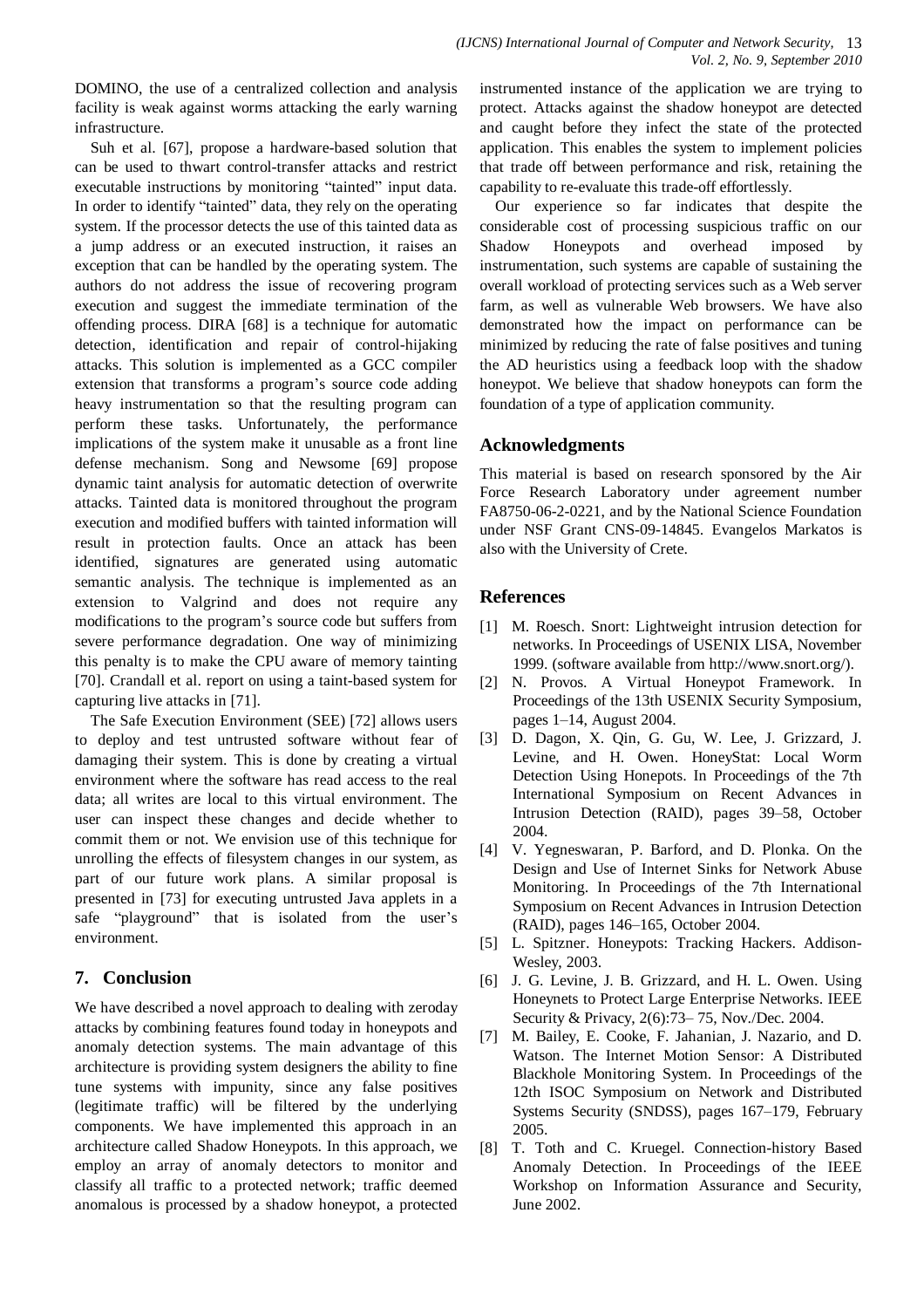- [9] K. Wang and S. J. Stolfo. Anomalous Payload-based Network Intrusion Detection. In Proceedings of the 7th International Symposium on Recent Advanced in Intrusion Detection (RAID), pages 201–222, September 2004.
- [10] T. Toth and C. Kruegel. Accurate Buffer Overflow Detection via Abstract Payload Execution. In Proceedings of the 5th Symposium on Recent Advances in Intrusion Detection (RAID), October 2002.
- [11] M. Bhattacharyya, M. G. Schultz, E. Eskin, S. Hershkop, and S. J. Stolfo. MET: An Experimental System for Malicious Email Tracking. In Proceedings of the New Security Paradigms Workshop (NSPW), pages 1–12, September 2002.
- [12] C. Kruegel and G. Vigna. Anomaly Detection of Webbased Attacks. In Proceedings of the 10th ACM Conference on Computer and Communications Security (CCS), pages 251–261, October 2003.
- [13] M. Polychronakis, E. P. Markatos, and K. G. Anagnostakis. Network-level polymorphic shellcode detection using emulation. In Proceedings of the Third Conference on Detection of Intrusions and Malware & Vulnerability Assessment (DIMVA), pages 54–73, July 2006.
- [14] CERT Advisory CA-2001-19: 'Code Red' Worm Exploiting Buffer Overflow in IIS Indexing Service DLL. http://www.cert.org/advisories/CA-2001- 19.html, July 2001.
- [15] Cert Advisory CA-2003-04: MS-SQL Server Worm. http://www.cert.org/advisories/CA-2003-04.html, January 2003.
- [16] S. Staniford, V. Paxson, and N. Weaver. How to Own the Internet in Your Spare Time. In Proceedings of the 11th USENIX Security Symposium, pages 149–167, August 2002.
- [17] S. Staniford, D. Moore, V. Paxson, and N. Weaver. The Top Speed of Flash Worms. In Proceedings of the ACM Workshop on Rapid Malcode (WORM), pages 33–42, October 2004.
- [18] US-CERT Technical Cyber Security Alert TA04-217A: Multiple Vulnerabilities in libpng. http://www.uscert.gov/cas/techalerts/TA04-217A.html, August 2004.
- [19] S. Singh, C. Estan, G. Varghese, and S. Savage. Automated worm fingerprinting. In Proceedings of the 6th Symposium on Operating Systems Design & Implementation (OSDI), December 2004.
- [20] H. J. Wang, C. Guo, D. R. Simon, and A. Zugenmaier. Shield: Vulnerability-Driven Network Filters for Preventing Known Vulnerability Exploits. In Proceedings of the ACM SIGCOMM Conference, pages 193–204, August 2004.
- [21] Using Network-Based Application Recognition and Access Control Lists for Blocking the "Code Red" Worm at Network Ingress Points. Technical report, Cisco Systems, Inc.
- [22] H. Kim and Brad Karp. Autograph: Toward Automated, Distributed Worm Signature Detection. In Proceedings of the 13th USENIX Security Symposium, pages 271–286, August 2004.
- [23] J. Jung, V. Paxson, A. W. Berger, and H. Balakrishnan. Fast Portscan Detection Using Sequential Hypothesis Testing. In Proceedings of the IEEE Symposium on Security and Privacy, May 2004.
- [24] J. Wu, S. Vangala, L. Gao, and K. Kwiat. An Effective Architecture and Algorithm for Detecting Worms with Various Scan Techniques. In Proceedings of the ISOC Symposium on Network and Distributed System Security (SNDSS), pages 143–156, February 2004.
- [25] Microsoft Security Bulletin MS04-028, September 2004. http://www.microsoft.com/technet/security/Bulletin/M
	- S04-028.mspx.
- [26] P. Ször and P. Ferrie. Hunting for Metamorphic. Technical report, Symantec Corporation, June 2003.
- [27] C. Clark, W. Lee, D. Schimmel, D. Contis, M. Kone, and A. Thomas. A Hardware Platform for Network Intrusion Detection and Prevention. In Proceedings of the 3rd Workshop on Network Processors and Applications (NP3), February 2004.
- [28] L. Schaelicke, T. Slabach, B. Moore, and C. Freeland. Characterizing the Performance of Network Intrusion Detection Sensors. In Proceedings of Recent Advances in Intrusion Detection (RAID), September 2003.
- [29] Top Layer Networks. http://www.toplayer.com.
- [30] C. Kruegel, F. Valeur, G. Vigna, and R. Kemmerer. Stateful Intrusion Detection for High-Speed Networks. In Proceedings of the IEEE Symposium on Security and Privacy, pages 285–294, May 2002.
- [31] M. Polychronakis, E. P. Markatos, and K. G. Anagnostakis. Emulation-based detection of non-selfcontained polymorphic shellcode. In Proceedings of the 10th International Symposium on Recent Advances in Intrusion Detection (RAID), September 2007.
- [32] A. J. Malton. The Denotational Semantics of a Functional Tree-Manipulation Language. Computer Languages, 19(3):157–168, 1993.
- [33] P. Ször. The Art of Computer Virus Research and Defense. Addison- Wesley Professional, February 2005.
- [34] ApacheBench: A complete benchmarking and regression testing suite. http://freshmeat.net/projects/apachebench/, July 2003.
- [35] Microsoft Security Bulletin MS04-028: Buffer Overrun in JPEG Processing Could Allow Code Execution. http://www.microsoft.com/technet/security/bulletin/MS 04-028.mspx, September 2004.
- [36] i-Bench. http://http://www.veritest.com/benchmarks/ibench/default.asp.
- [37] T. Spalink, S. Karlin, L. Peterson, and Y. Gottlieb. Building a Robust Software-Based Router Using Network Processors. In Proceedings of the 18th ACM Symposium on Operating Systems Principles (SOSP), pages 216–229, Chateau Lake Louise, Banff, Alberta, Canada, October 2001.
- [38] P. Akritidis, K. Anagnostakis, and E. P. Markatos. Efficient contentbased fingerprinting of zero-day worms. In Proceedings of the IEEE International Conference on Communications (ICC), May 2005.
- [39] E. N. Elnozahy, Lorenzo Alvisi, Yi-Min Wang, and David B. Johnson. A survey of rollback-recovery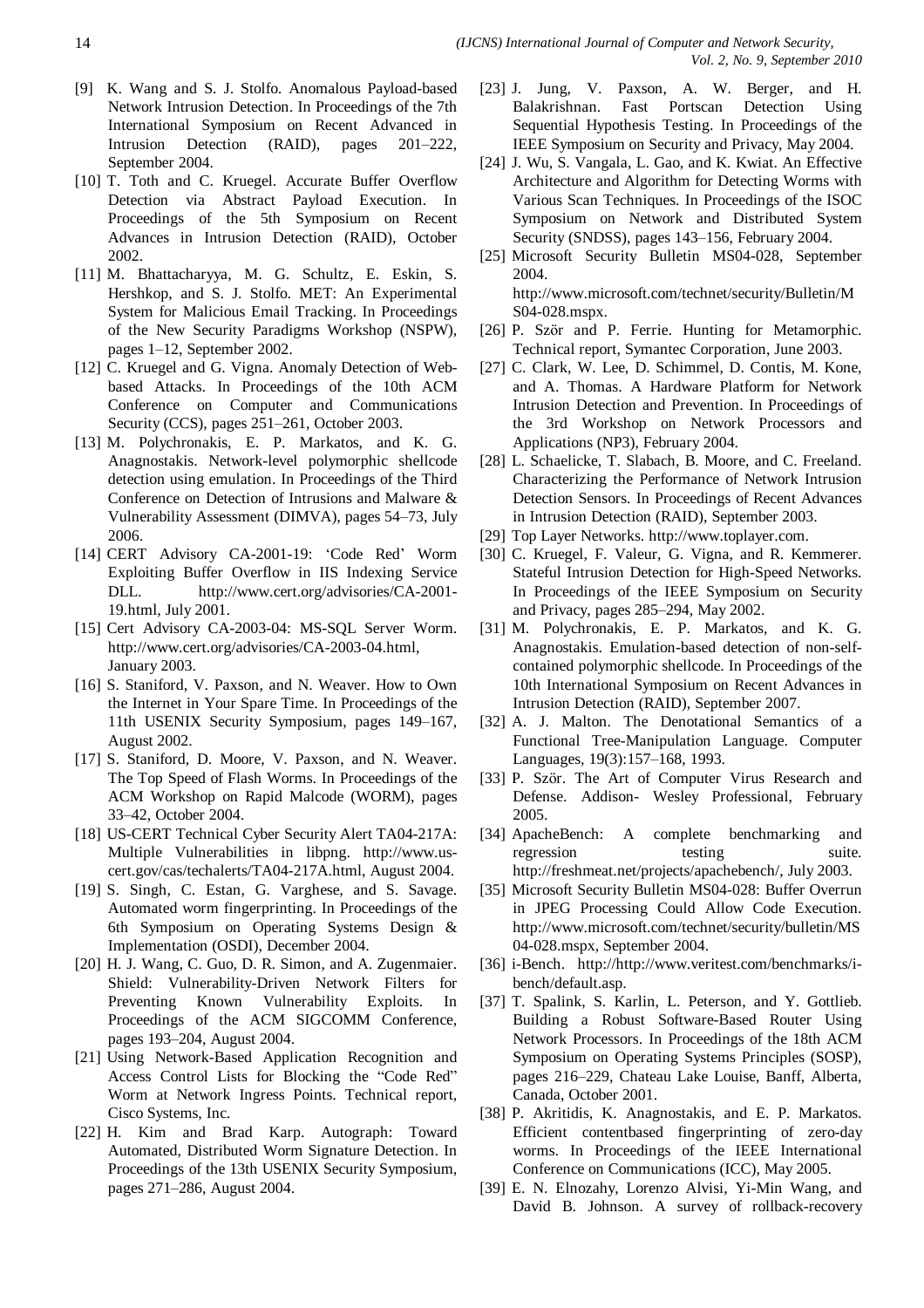*(IJCNS) International Journal of Computer and Network Security,*  15 *Vol. 2, No. 9, September 2010* 

protocols in message-passing systems. ACM Comput. Surv., 34(3):375–408, 2002.

- [40] S. Staniford. Containment of Scanning Worms in Enterprise Networks. Journal of Computer Security, 2005. (to appear).
- [41] N. Weaver, S. Staniford, and V. Paxson. Very Fast Containment of Scanning Worms. In Proceedings of the 13th USENIX Security Symposium, pages 29–44, August 2004.
- [42] S. E. Schechter, J. Jung, and A. W. Berger. Fast Detection of Scanning Worm Infections. In Proceedings of the 7th International Symposium on Recent Advances in Intrusion Detection (RAID), October 2004.
- [43] S. Venkataraman, D. Song, P. B. Gibbons, and A. Blum. New Streaming Algorithms for Fast Detection of Superspreaders. In Proceedings of the 12th ISOC Symposium on Network and Distributed Systems Security (SNDSS), pages 149–166, February 2005.
- [44] D. Moore, C. Shannon, G. Voelker, and S. Savage. Internet Quarantine: Requirements for Containing Self-Propagating Code. In Proceedings of the IEEE Infocom Conference, April 2003.
- [45] D. Spinellis. Reliable identification of bounded-length viruses is NP-complete. IEEE Transactions on Information Theory, 49(1):280– 284, January 2003.
- [46] G. Vigna, W. Robertson, and D. Balzarotti. Testing Network-based Intrusion Detection Signatures Using Mutant Exploits. In Proceedings of the 11th ACM Conference on Computer and Communications Security (CCS), pages 21–30, October 2004.
- [47] J. Newsome, B. Karp, and D. Song. Polygraph: Automatically Generating Signatures for Polymorphic Worms. In Proceedings of the IEEE Security & Privacy Symposium, pages 226–241, May 2005.
- [48] P. Akritidis, E. P. Markatos, M. Polychronakis, and K. Anagnostakis. STRIDE: Polymorphic Sled Detection through Instruction Sequence Analysis. In Proceedings of the 20th IFIP International Information Security Conference (IFIP/SEC), June 2005.
- [49] U. Payer, P. Teufl, and M. Lamberger. Hybrid Engine for Polymorphic Shellcode Detection. In Proceedings of the Conference on Detection of Intrusions and Malware & Vulnerability Assessment (DIMVA), July 2005.
- [50] M. Locasto, K. Wang, A. Keromytis, and S. Stolfo. FLIPS: Hybrid Adaptive Intrusion Prevention. In Proceedings of the 8th Symposium on Recent Advances in Intrusion Detection (RAID), September 2005.
- [51] H. Dreger, C. Kreibich, V. Paxson, and R. Sommer. Enhancing the Accuracy of Network-based Intrusion Detection with Host-based Context. In Proceedings of the Conference on Detection of Intrusions and Malware & Vulnerability Assessment (DIMVA), July 2005.
- [52] V. Yegneswaran, J. T. Giffin, P. Barford, and S. Jha. An Architecture for Generating Semantics-Aware Signatures. In Proceedings of the 14th USENIX Security Symposium, pages 97–112, August 2005.
- [53] E. Cook, M. Bailey, Z. M. Mao, and D. McPherson. Toward Understanding Distributed Blackhole Placement. In Proceedings of the ACM Workshop on Rapid Malcode (WORM), pages 54–64, October 2004.
- [54] M. A. Rajab, F. Monrose, and A. Terzis. On the Effectiveness of Distributed Worm Monitoring. In Proceedings of the 14th USENIX Security Symposium, pages 225–237, August 2005.
- [55] D. Moore, G. Voelker, and S. Savage. Inferring Internet Denialof- Service Activity. In Proceedings of the 10th USENIX Security Symposium, pages 9–22, August 2001.
- [56] J. Bethencourt, J. Franklin, and M. Vernon. Mapping Internet Sensors With Probe Response Attacks. In Proceedings of the 14th USENIX Security Symposium, pages 193–208, August 2005.
- [57] Y. Shinoda, K. Ikai, and M. Itoh. Vulnerabilities of Passive Internet Threat Monitors. In Proceedings of the 14th USENIX Security Symposium, pages 209–224, August 2005.
- [58] K. G. Anagnostakis, S. Sidiroglou, P. Akritidis, K. Xinidis, E. P. Markatos, and A. D. Keromytis. Detecting Targetted Attacks Using Shadow Honeypots. In Proceedings of the 14th USENIX Security Symposium, pages 129–144, August 2005.
- [59] J. E. Just, L. A. Clough, M. Danforth, K. N. Levitt, R. Maglich, J. C. Reynolds, and J. Rowe. Learning Unknown Attacks – A Start. In Proceedings of the 5th International Symposium on Recent Advances in Intrusion Detection (RAID), October 2002.
- [60] J. C. Reynolds, J. Just, E. Lawson, L. Clough, and R. Maglich. The Design and Implementation of an Intrusion Tolerant System. In Proceedings of the International Conference on Dependable Systems and Networks (DSN), June 2002.
- [61] J.C. Reynolds, J. Just, E. Lawson, L. Clough, and R. Maglich. Online Intrusion Protection by Detecting Attacks with Diversity. In Proceedings of the 16th Annual IFIP 11.3 Working Conference on Data and Application Security Conference, April 2002.
- [62] J. C. Reynolds, J. Just, L. Clough, and R. Maglich. On-Line Intrusion Detection and Attack Prevention Using Diversity, Generate-and- Test, and Generalization. In Proceedings of the 36th Annual Hawaii International Conference on System Sciences (HICSS), January 2003.
- [63] P. Porras, L. Briesemeister, K. Levitt, J. Rowe, and Y.-C. A. Ting. A Hybrid Quarantine Defense. In Proceedings of the ACM Workshop on Rapid Malcode (WORM), pages 73–82, October 2004.
- [64] V. Yegneswaran, P. Barford, and S. Jha. Global Intrusion Detection in the DOMINO Overlay System. In Proceedings of the ISOC Symposium on Network and Distributed System Security (SNDSS), February 2004.
- [65] M. Cai, K. Hwang, Y-K. Kwok, S. Song, and Y. Chen. Collaborative Internet Worm Containment. IEEE Security & Privacy Magazine, 3(3):25–33, May/June 2005.
- [66] C. C. Zou, L. Gao, W. Gong, and D. Towsley. Monitoring and Early Warning for Internet Worms. In